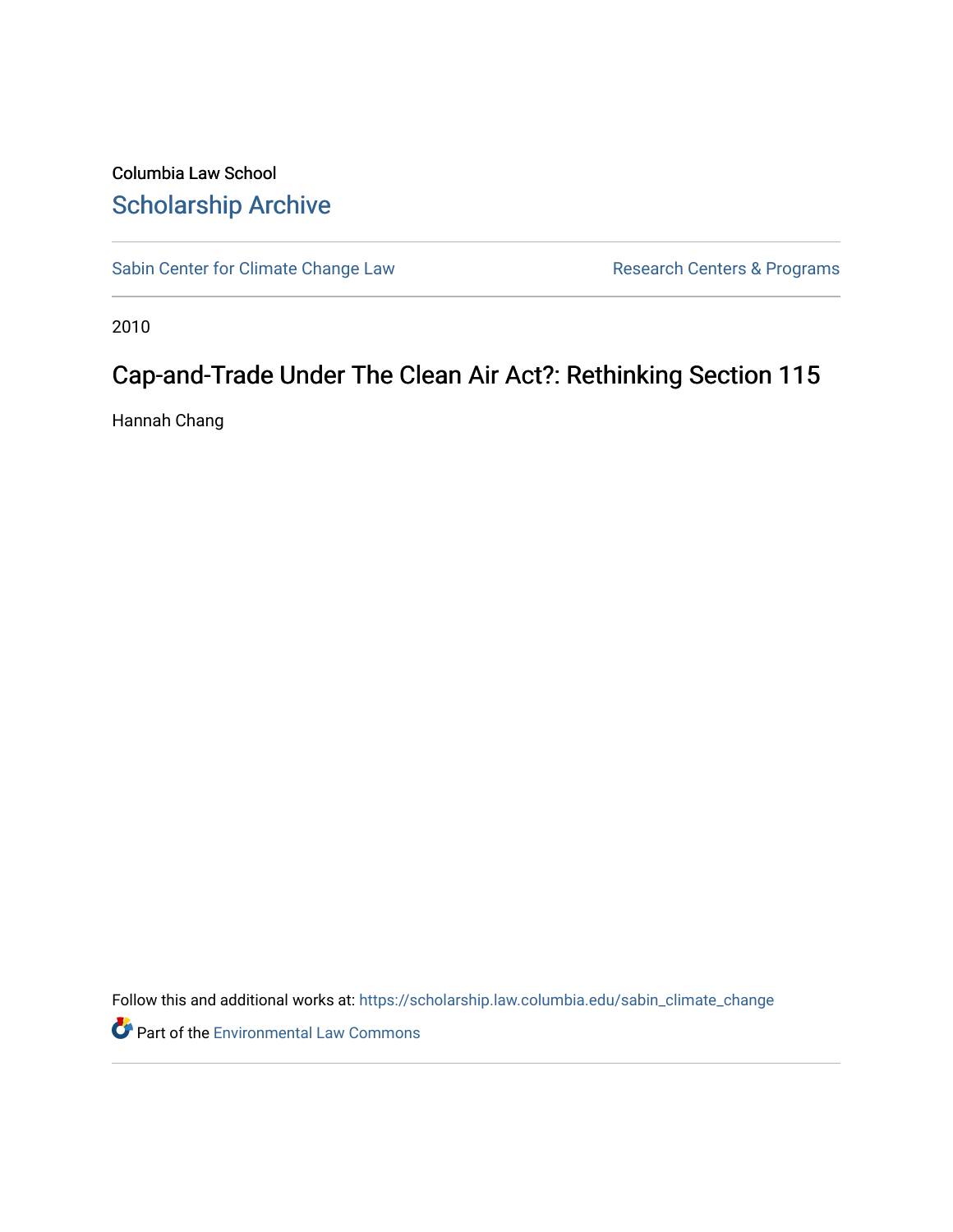# CAP-AND-TRADE UNDER THE CLEAN AIR ACT?: RETHINKING SECTION 115

# Hannah Chang April 2010

| Section 110 "State Implementation Plans for National Primary and Secondary Ambient<br><b>B.</b>     |  |
|-----------------------------------------------------------------------------------------------------|--|
|                                                                                                     |  |
|                                                                                                     |  |
|                                                                                                     |  |
| The 1967 amendments: Introduction of air quality standards and growing differentiation<br><b>B.</b> |  |
|                                                                                                     |  |
| The 1970 amendments: Disassociation between international pollution and NAAQS  15<br>C.             |  |
|                                                                                                     |  |
|                                                                                                     |  |
|                                                                                                     |  |
|                                                                                                     |  |
|                                                                                                     |  |
|                                                                                                     |  |
|                                                                                                     |  |

As comprehensive climate legislation stagnates in Congress, the possibility of greenhouse gas ("GHG") regulation under the Environmental Protection Agency's ("EPA") existing Clean Air Act authority as the sole federal means of addressing climate change becomes increasingly likely. Whether EPA has existing authority to implement a cap-and-trade program for GHGs, which many believe is the cornerstone of an effective and efficient approach to controlling emissions, has as yet no definitive answer. The various sections of the Clean Air Act that could act as authority for such a program have their own legal ambiguities and practical limitations.<sup>1</sup>

<sup>&</sup>lt;sup>1</sup> The three Clean Air Act sections that have been most frequently cited to provide authority for a cap-and-trade program are § 111 (New Source Performance Standards), Title VI (addressing stratospheric ozone protection), and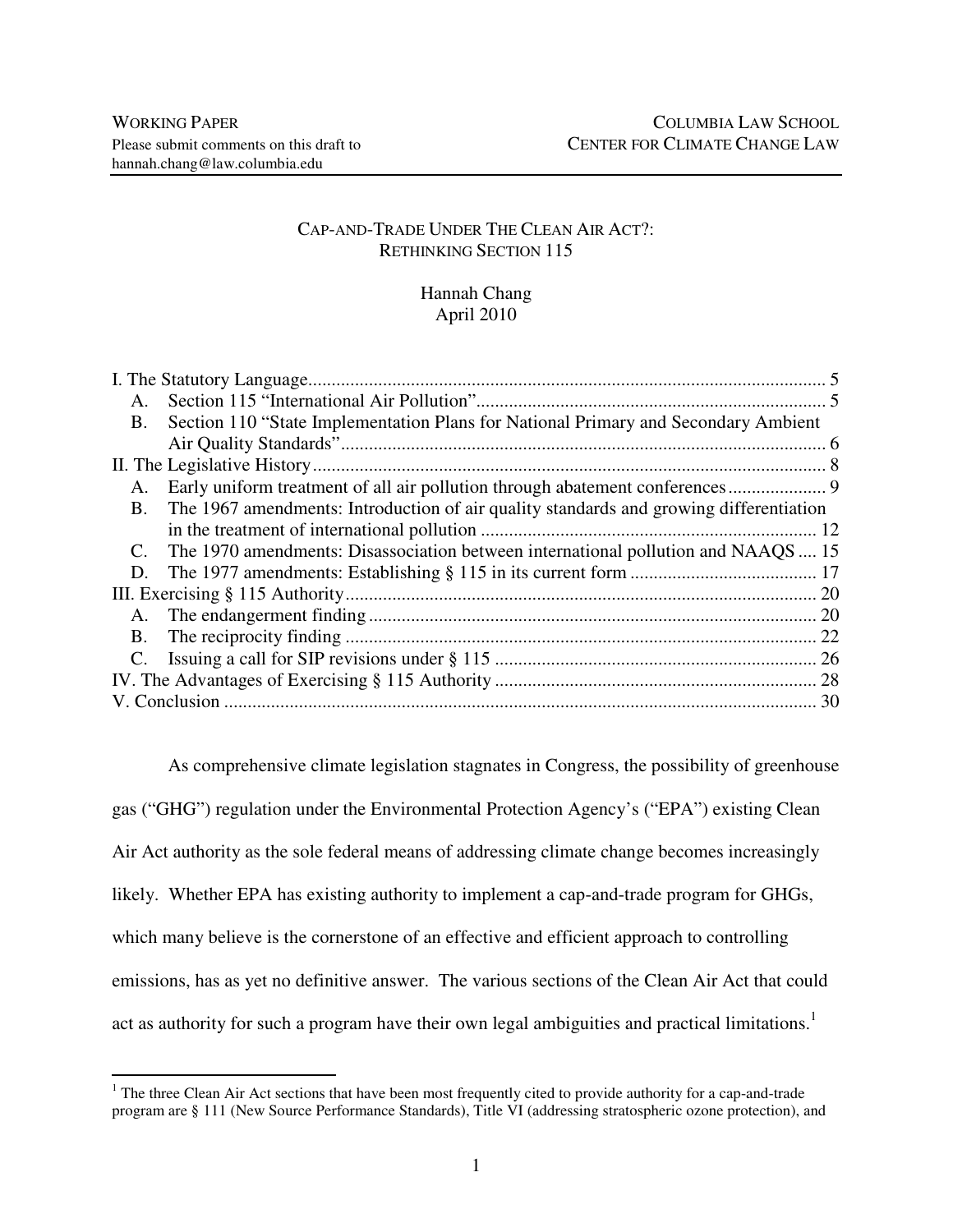One largely overlooked section  $-\frac{6}{9}$  115 on "International Air Pollution"<sup>2</sup> – however, is potentially quite powerful in its implications for the establishment of cap-and-trade under the Clean Air Act.

Upon a finding that pollution in the United States is causing or contributing to air pollution "which may reasonably be anticipated to endanger public health or welfare in a foreign country" (or at the request of the Secretary of State who alleges such pollution exists) and a reciprocity finding that the affected foreign country gives the U.S. "essentially the same rights with respect to the prevention or control of air pollution occurring in that country as is given that country" by the section, § 115 authorizes the EPA to order the states in which emissions are occurring to revise their state implementation plans ("SIPs") to address the foreign endangerment.<sup>3</sup> As explained in this paper, the requisite foreign endangerment and reciprocity findings can likely be made, and the issuance of a call for SIP revisions could incentivize state action to mitigate GHGs through a cap-and-trade program without the burdensome EPA regulations that many assume must be taken to exercise § 115 authority.

Where § 115 has not been completely overlooked due to its historical lack of use, it has been dismissed as an option for GHG regulation because of assumptions that the section may be implemented only if GHGs are deemed criteria pollutants and EPA establishes National Ambient Air Quality Standard ("NAAQS") for GHGs.<sup>4</sup> Because atmospheric concentrations of GHGs are uniform, establishing NAAQS for GHGs would place the entire country either in attainment

National Ambient Air Quality Standards (NAAQS) implemented through the states. For a discussion of the various avenues and an evaluation of legality, effectiveness, efficiency, and fairness under each avenue, see Inimai M. Chettiar & Jason A. Schwartz, *The Road Ahead: EPA's Options and Obligations for Regulating Greenhouse Gases*  (Inst. for Policy Integrity, N.Y. Univ. School of Law, April 2009) [hereinafter *The Road Ahead*].

<sup>2</sup> Clean Air Act, 42 U.S.C. § 7415 (2010).

<sup>3</sup> *Id.*

<sup>&</sup>lt;sup>4</sup> The single observer who has published literature explicitly disclaiming the assumed connection between § 115 and criteria pollutants is Roger Martella. *See* Roger Martella & Matthew Paulson, *Regulation of Greenhouse Gases Under Section 115 of the Clean Air Act*, 43 BNA DAILY ENV'T REP. 1, 8 (March 9, 2009).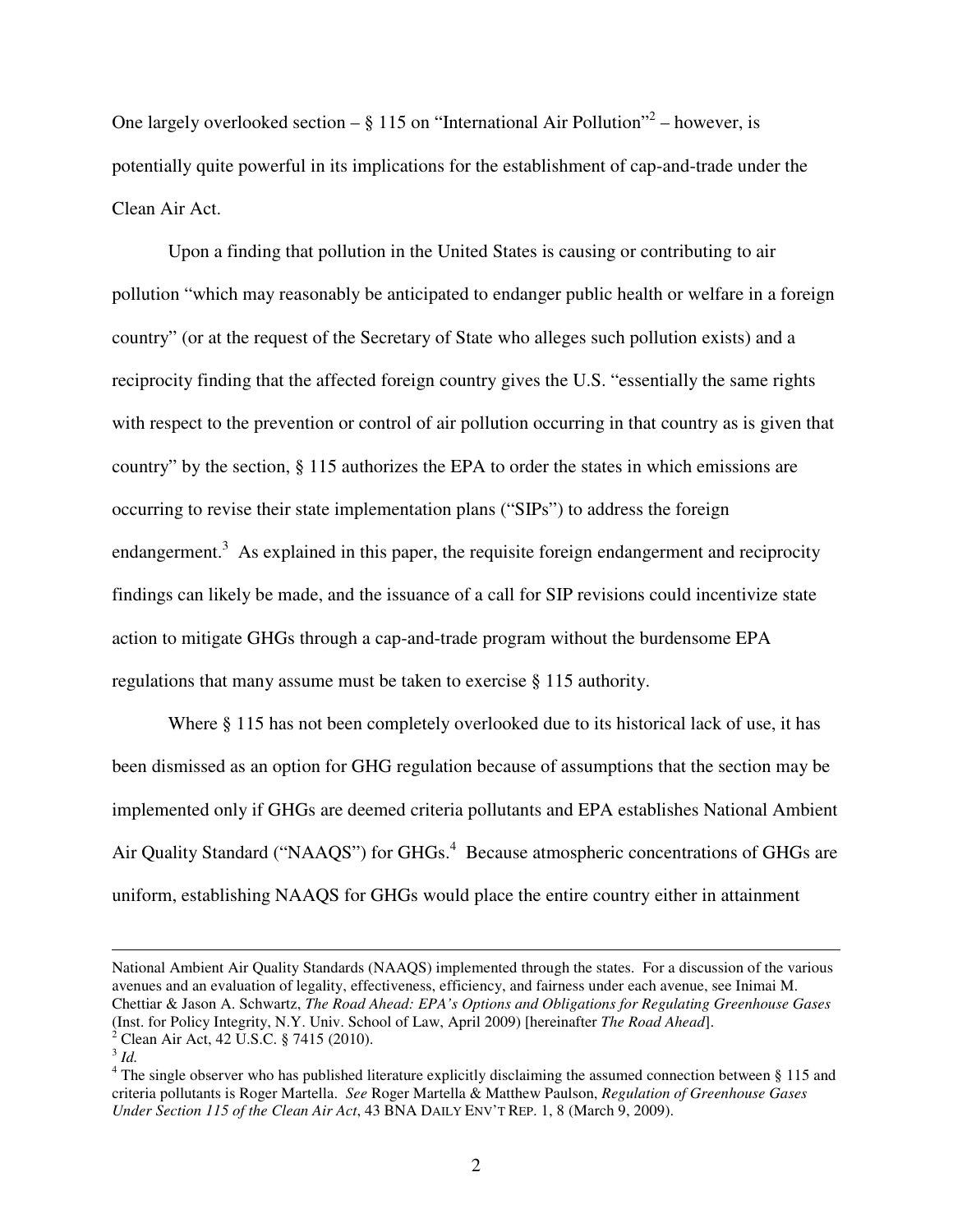status, which would have little meaningful effect on controlling GHG emissions, or in nonattainment status, which would require states to implement onerous requirements and is consequently viewed as an excessively burdensome approach to mitigation.<sup>5</sup> The assumption that NAAQS must be implemented in order for EPA to exercise its § 115 authority arises because the authority § 115 grants the EPA Administrator is the authority to issue a call under § 110 for revisions of SIPs, which are understood as "state implementation plans for national primary and secondary ambient air quality standards."<sup>6</sup>

This paper shows, however, that neither statutory language nor legislative history links pollutants regulated by § 115 to pollutants with established NAAQS, otherwise referred to as criteria pollutants. This conclusion squarely contradicts the conventional view, and even EPA's own view,<sup>7</sup> but is not as incredible as it may at first appear. The Congressional Research Service's report to Congress regarding potential regulation of GHGs under the Clean Air Act acknowledges EPA's assumption that "§ 115 could only be exercised if EPA were to promulgate a NAAQS for greenhouse gases," and enigmatically notes that "this is arguable."<sup>8</sup> This paper makes the argument against the conventional understanding of § 115.

The following discussion first shows that the statutory language reveals no requirement that the pollution addressed by § 115 be criteria pollutants. An exploration of the Clean Air

 5 *See, e.g.*, Robert R. Nordhaus, *New Wine Into Old Bottles: The Feasibility of Greenhouse Gas Regulation Under the Clean Air Act*, 15 N.Y.U. ENVTL. L.J. 53, 60-61 (2007).

<sup>6</sup> Clean Air Act § 110, 42 U.S.C. § 7410.

 $<sup>7</sup>$  In the Advance Notice of Proposed Rulemaking for Regulating Greenhouse Gas Emissions Under the Clean Air</sup> Act, EPA notes that "[t]he Administrator could exercise his authority under [§ 115] if EPA were to promulgate a NAAQS for GHG . . . . Section 115 could not be used to require states to incorporate into their SIPs measures unrelated to attainment or maintenance of a NAAQS." 73 Fed. Reg. 44,482-83. *See also The Road Ahead* 80-81 (analyzing § 115 only in the context of NAAQS).

<sup>8</sup> Larry Parker & James E. McCarthy, *Climate Change: Potential Regulation of Stationary Greenhouse Gas Sources Under the Clean Air Act* 13 (CONG. RESEARCH SERV., May 14, 2009) [hereinafter CRS Report]. The absence of any clear link between § 115 and criteria pollutants is noted elsewhere as well. *See* Veronique Bugnion & David M. Reiner, *A Game of Climate Chicken: Can EPA Regulate Greenhouse Gases Before the U.S. Senate Ratifies the Kyoto Protocol?*, 30 ENVTL. L. 491, 512 (2000) ("[S]ection 115 is ambiguous because it allows for SIP revision, but it does not specify whether the Administrator would be allowed to revise the list of criteria pollutants itself.").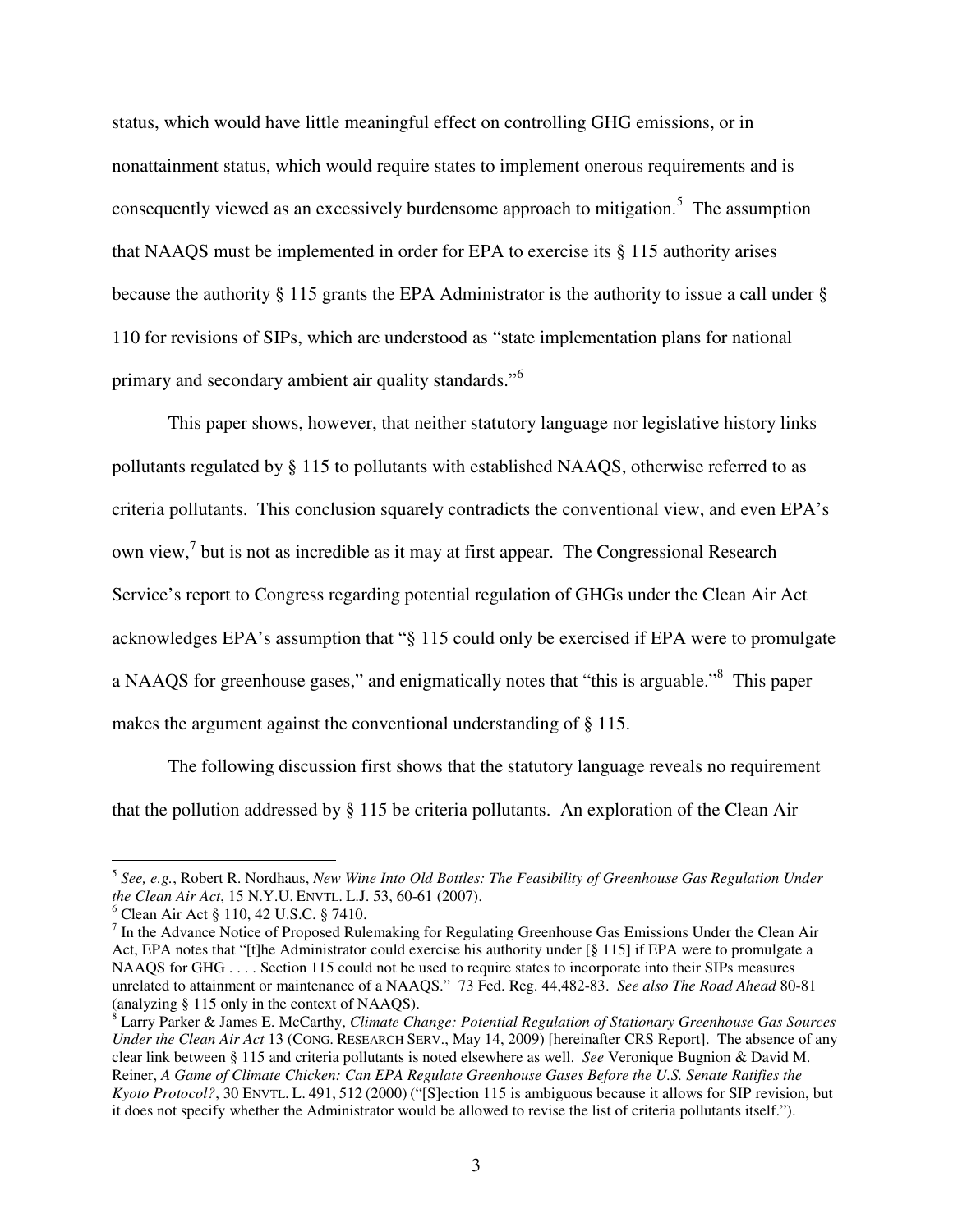Act's legislative history reveals three legislative trends that substantiate the claim that § 115 pollutants need not be criteria pollutants. First, Congress's preference gradually shifted from a conference approach, which gathered relevant government agencies and the polluter to collaboratively negotiate the abatement of identified pollution, to state implementation of air quality standards as the most effective means to address air pollution. Second, as Congress increasingly departed from a conference approach to an air quality standard approach implemented through the states, its original uniform treatment of all pollution (whether intrastate, interstate, or international) necessarily bifurcated between abatement of pollution with air quality standards and abatement of all other pollution, including international pollution. Third, the eventual incorporation of international pollution into the SIP framework was *not* accompanied by dictates that air quality standards be established for international pollution, but rather was accompanied by amendments requiring that SIPs address Clean Air Act requirements unrelated to NAAQS.

These three legislative trends suggest a distinction that has become obfuscated over time:<sup>9</sup> state implementation is not synonymous with the implementation of air quality standards. Certainly, SIPs implement regulations to attain and maintain NAAQS, but states have all along been empowered and entrusted with the abatement of all types of air pollution, not just those with established air standards; and Congress has explicitly amended the Clean Air Act to require

 $9$  EPA's earlier understanding of § 115 mirrors the understanding discussed in this paper. In letters written in January 1981 to the Secretary of State and a U.S. Senator, which are discussed further in Part III of this paper, then EPA Administrator Costle explained that § 115 "is broadly drafted to encompass all forms of air pollution-related endangerment to public health or welfare and is not limited to interference with U.S. air quality standards or significant deterioration programs . . . ." Letter from Douglas M. Costle, EPA Administrator (Jan. 13, 1981), Appendix A of *New York v. Thomas*, 613 F.Supp. 1472, 1486 (1985). This understanding of § 115 is repeated in scholarship during that time. *See, e.g.*, Bennett A. Caplan, *The Applicability of Clean Air Act Section 115 to Canada's Transboundary Acid Precipitation Problem*, 11 B.C. ENVTL. AFF. L. REV. 539, 570 (1983).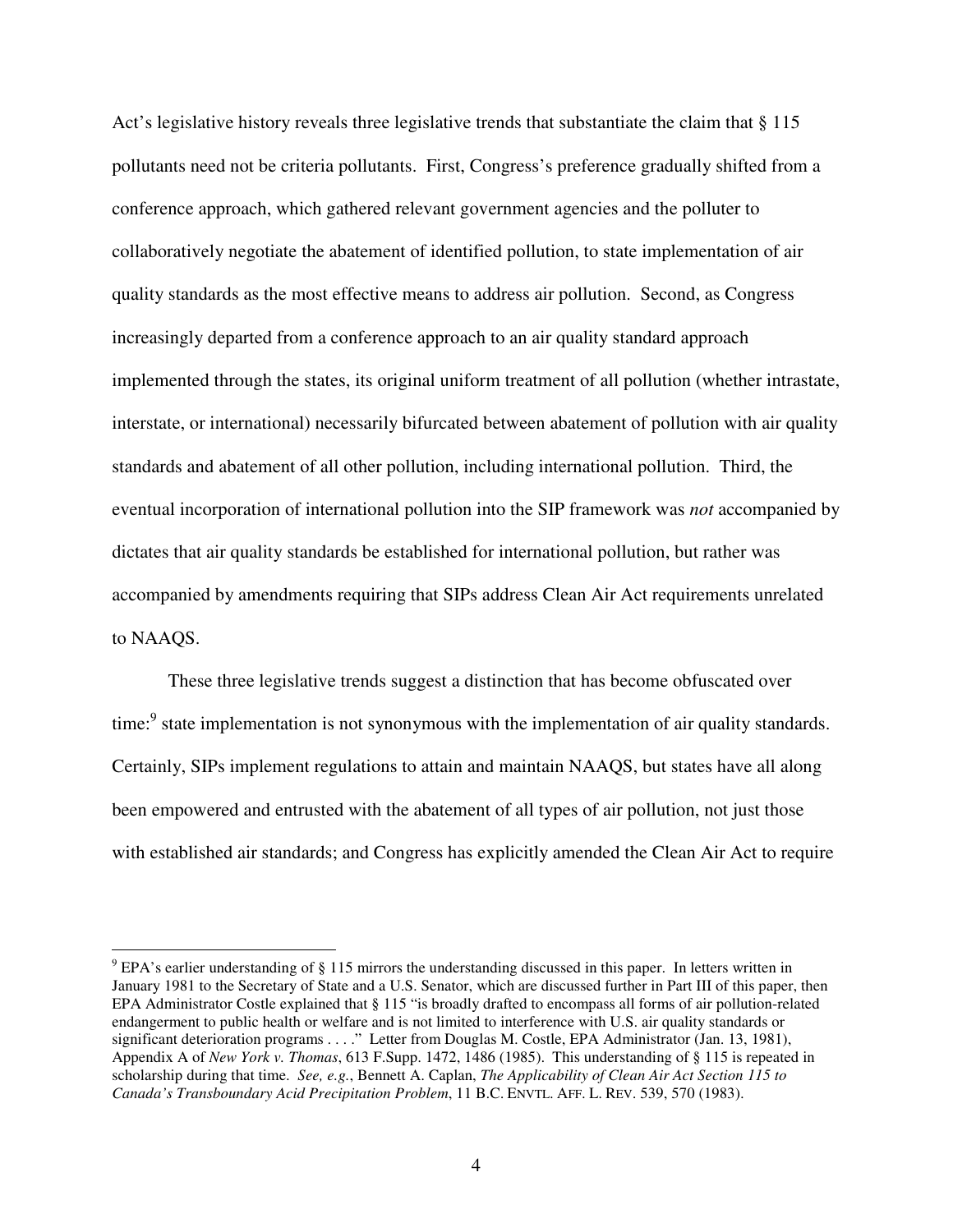SIPs to implement requirements unassociated with air quality standards, including addressing pollution under § 115.

# I. The Statutory Language

As this section shows, the language of § 115 as well as § 110 (which is referenced in § 115) leaves open the possibility that EPA has authority to issue SIP revision calls for pollutants for which NAAQS have not been established.

*A. Section 115 "International Air Pollution"* 

Section 115(a) identifies two conditions – upon a foreign endangerment finding or at the

request of the Secretary of State – under which EPA is required to give notice to the Governor of

a state in which emissions originate:

"Whenever the Administrator, upon receipts of reports, surveys or studies from any duly constituted international agency has reason to believe that *any air pollutant or pollutants* emitted in the United States cause or contribute to air pollution which may reasonably be anticipated to endanger public health or welfare in a foreign country or whenever the Secretary of State requests him to do so with respect to such pollution which the Secretary of State alleges is of such nature, the Administrator shall give formal notification thereof to the Governor of the State in which such emissions originate."<sup>10</sup>

Significantly, the reference to "*any* pollutant or pollutants emitted in the United States" does not

limit these § 115 pollutants to criteria pollutants.

Section 115(b) then presents a SIP revision under § 110 as the remedy for such pollution

(hereinafter referred to as "international pollution" or "§ 115 pollutants").

"The notice of the Administrator shall be deemed to be a finding under section  $7410(a)(2)(H)(ii)$  of this title which requires a plan revision with respect to so much of the applicable implementation plan as is inadequate to prevent or eliminate the endangerment referred to in subsection (a) of this section. Any foreign country so affected by such emission of pollutant or pollutants shall be

 $\overline{a}$  $10$  42 U.S.C. § 7415(a) (emphasis added).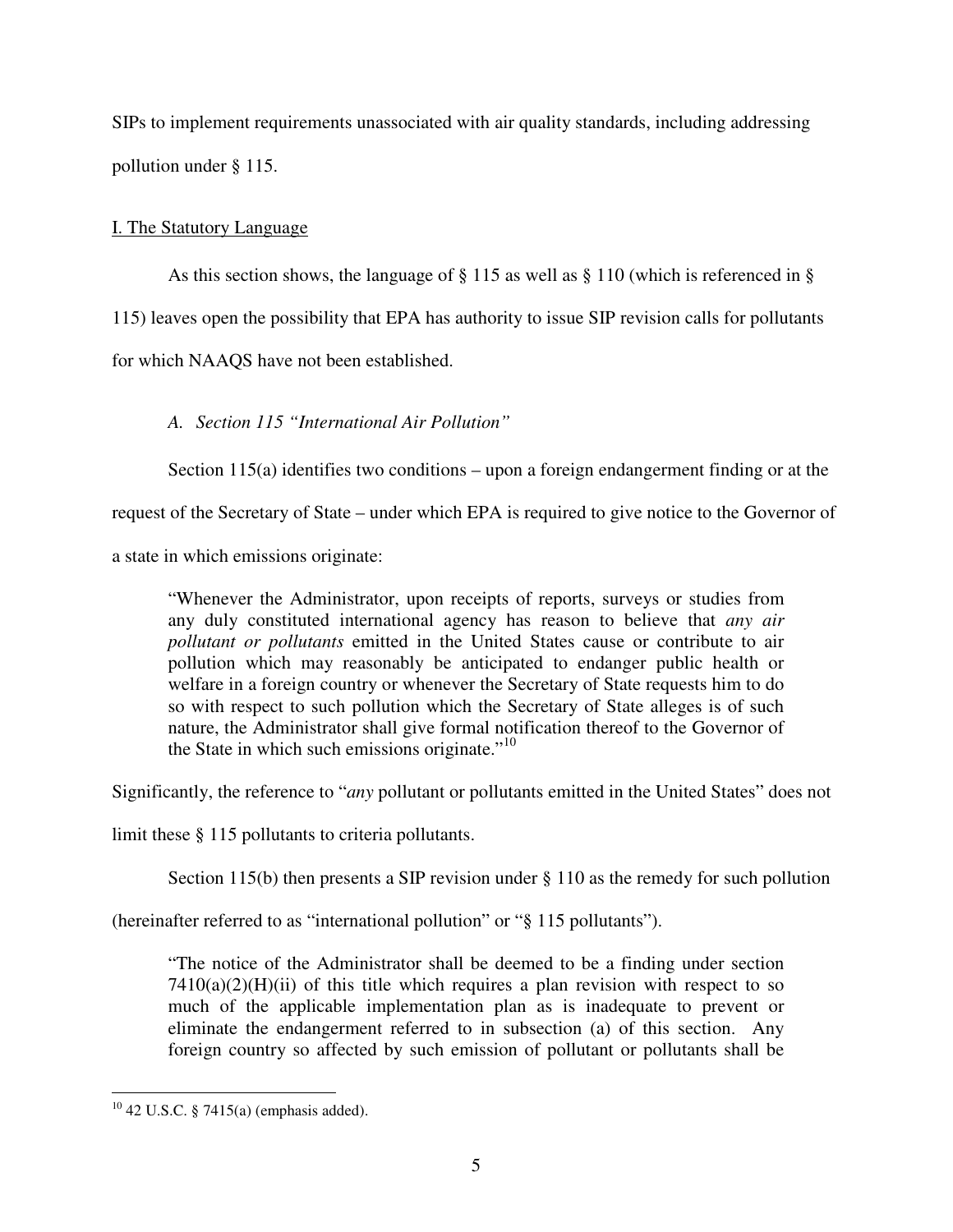invited to appear at any public hearing associated with any revision of the appropriate portion of the applicable implementation plan."<sup>11</sup>

Section 115(c) mandates reciprocity such that the section applies only to a "foreign country which the Administrator determines has given the United States essentially the same rights with respect to the prevention or control of air pollution occurring in that country as is given that country by this section."<sup>12</sup> Clearly, nothing in the face of  $\S$  115 itself suggests that the pollutants to which the section refers must be ones for which NAAQS have been established.

# *B. Section 110 "State Implementation Plans for National Primary and Secondary Ambient Air Quality Standards"*

A look at the referenced § 7410(a)(2)(H)(ii) confirms that the pollutant discussed in § 115 need not be one for which NAAQS has been established. Two points are worth noting in the statutory language of § 110. First, SIPs are to be revised to incorporate provisions unrelated to attainment or maintenance of NAAQS. Second, just as a SIP is required to regulate *any air pollutant* that would interfere with another state's attainment or maintenance of NAAQS, it is required to comply with § 115's requirement to avoid endangering public health or welfare in another country.

To begin,  $\S 110(a)(2)$  lists various required components of a SIP. One such required element, identified in subsection (H), is that the plan "provide for revision" under two circumstances:

"(i) from time to time as may be necessary to take account of revisions of such national primary or secondary ambient air quality standard or the availability of improved or more expeditions methods of attaining such standard, and (ii) except as provided in paragraph 3(c), whenever the Administrator finds on the basis of information available to the Administrator that the plan is substantially inadequate to attain the national ambient air quality standard for which it

 $\overline{a}$  $11$  *Id.* § 7415(b).

<sup>12</sup> *Id.* § 7415(c).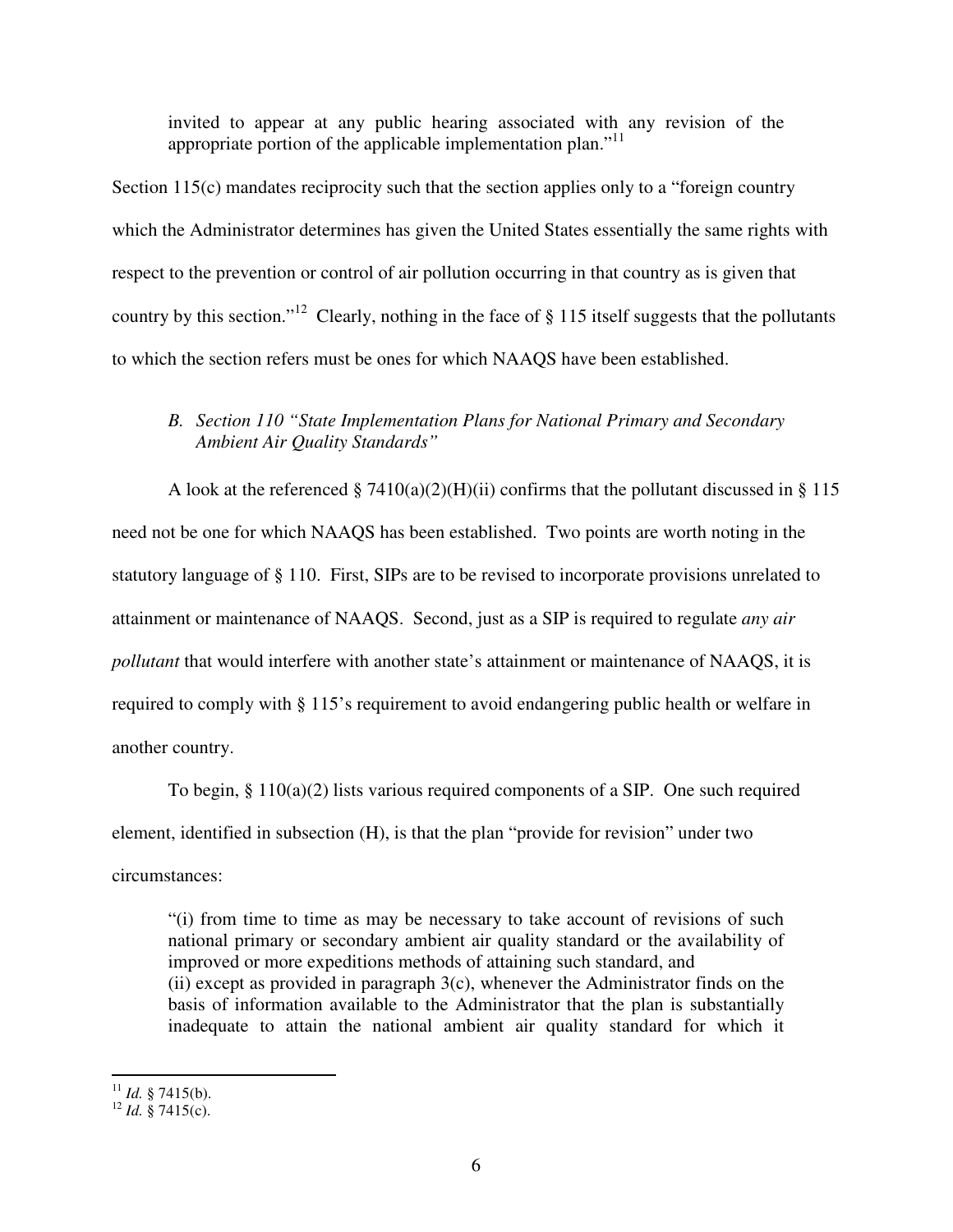implements *or to otherwise comply with any additional requirements established under this chapter*;"<sup>13</sup>

Subparagraph  $110(a)(2)(H)(ii)$  with the italicized language above is the section specifically referenced in § 115 under which the EPA may call for SIP revisions to address international pollution. The use of "or" to preface the requirement to comply with "any additional requirements" is important: SIPs can be revised to comply with requirements separate and apart from NAAQS-related requirements.<sup>14</sup>

Reference to SIP revisions to incorporate requirements other than NAAQS-related requirements is also seen in another section of § 110:

"Whenever the Administrator finds that the applicable implementation plan for any area is substantially inadequate to attain or maintain the relevant national ambient air quality standard, to mitigate adequately the interstate pollution transport described in section 7506a of this title or 7511c of this title, *or to otherwise comply with any requirements of this chapter*, the Administrator shall require the State to revise the plan as necessary to correct such inadequacies."<sup>15</sup>

Section 110 also specifically references § 115 in conjunction with the requirement that a state prevent emissions of any air pollutant that would interfere with another state's NAAQS attainment or maintenance. In §  $110(a)(2)(D)$ , the Act requires that SIPs contain provisions addressing two circumstances: "(i) prohibiting . . . any source or other types of emissions activity within the State from emitting *any air pollutant* in amounts which will" interfere with another state's attainment or maintenance of NAAQS or measures to protect visibility, and "(ii) insuring

<sup>&</sup>lt;sup>13</sup> *Id.* § 7410(a)(2)(H) (emphasis added). The exceptions identified in paragraph 3(c) refer to various instances in which SIPs need not be revised, and are irrelevant to the discussion of § 115.

 $14$  This same statutory language is noted by the Congressional Research Service as a reason why it is "arguable" whether § 115 can only be exercised for criteria pollutants. *See* CRS Report, *supra* note 8, at 13.

<sup>&</sup>lt;sup>15</sup> 42 U.S.C. § 7410(k)(5) (emphasis added).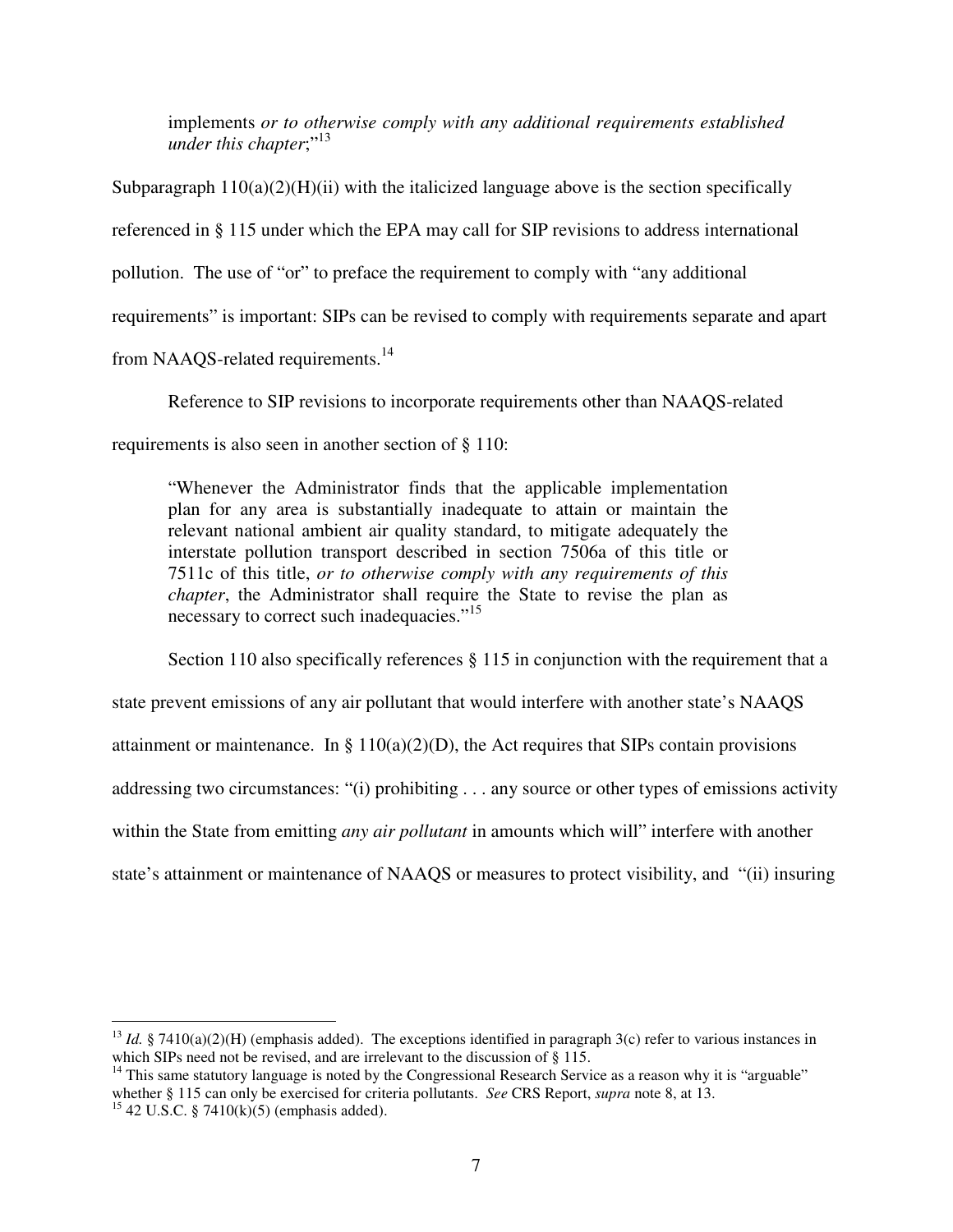compliance with the applicable requirements of sections 7426 and 7415 [§ 115] of this title (relating to interstate and international pollution abatement)."<sup>16</sup>

Subparagraph (i)'s requirement that states prohibit emission of *any air pollutant* that would interfere with NAAQS in another state is significant. The reference to "any" air pollutant indicates that the statute is written broadly enough to require states to control non-criteria emissions in one state that interfere with another state's NAAQS. In the case of § 115 pollutants, the affected country will of course not have NAAQS in place for any pollutant. If states are required to regulate "any air pollutant" that affects another state's NAAQS (and not simply a criteria pollutant that affects another state's NAAQS), by implication, states are required to regulate any air pollutant that endangers another country pursuant to § 115. As will be further explained, this understanding is substantiated in the Act's legislative history.

## II. The Legislative History

 That the statutory language appears to allow for SIP revisions to incorporate § 115 requirements relating to non-criteria pollutants is actually not surprising given the history of § 115 and Congress's apparent intent for that section in the statutory scheme.

As this section explains, pollution originating in a U.S. state that endangers a foreign country (that is, international pollution) was originally handled in exactly the same manner as intrastate and interstate pollution – through abatement conferences. When the Act was amended in 1967 to permit the federal government to set air quality standards for the first time, the abatement conference provisions were restructured to make clear that they covered air pollution, including international pollution, that was *not* addressed by air quality standards. In 1970, the amendments that created the framework for the modern Clean Air Act clearly distinguished for

<sup>16</sup> *Id.* § 7410(a)(2)(D)(i)-(ii) (emphasis added).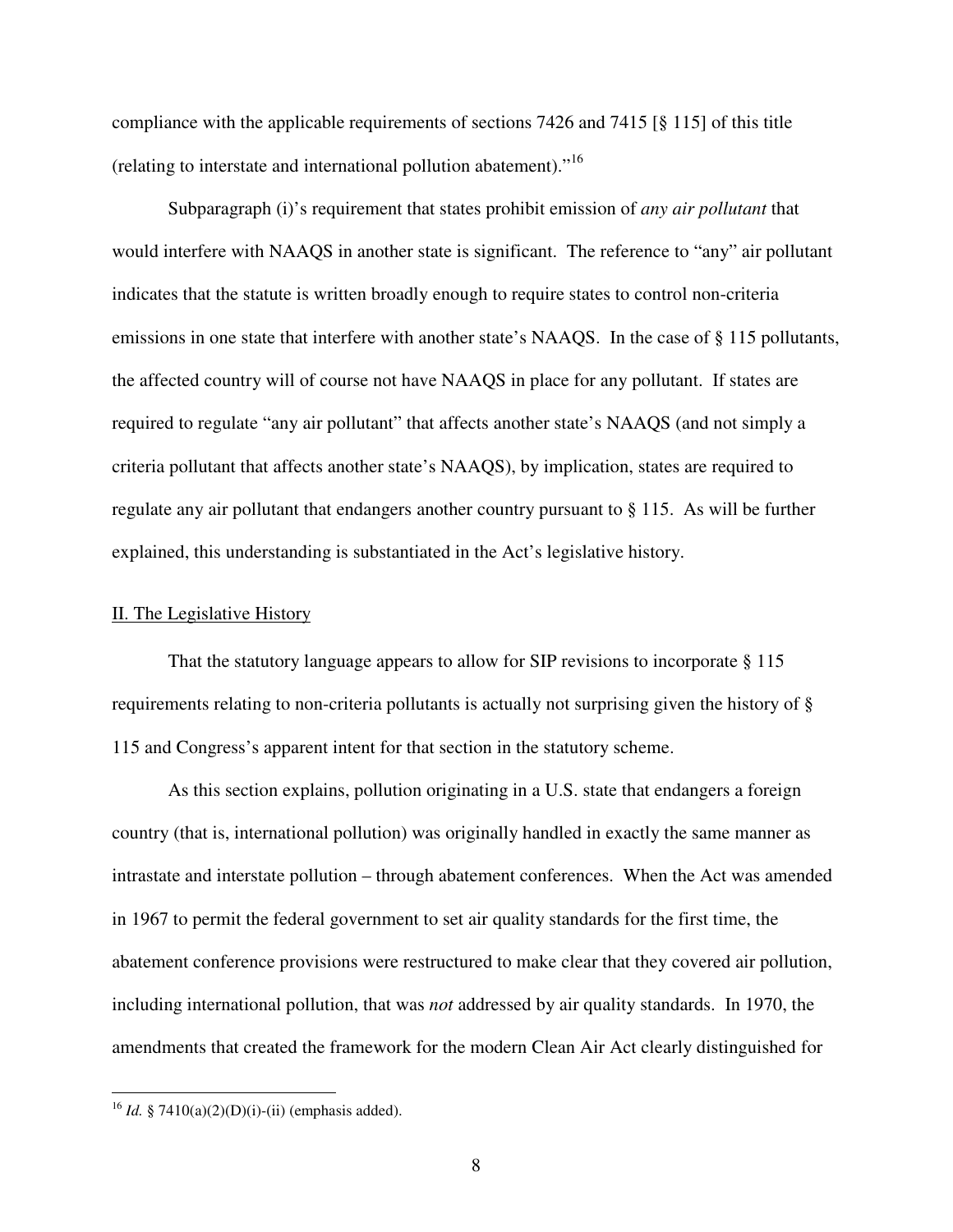the first time between intra- and interstate pollution, on the one hand, and international pollution, on the other, and while it established the NAAQS and SIP procedures for the former, it retained the conference mechanism for the latter. Section 115 took on its current form in 1977, when Congress explained that the conference procedures were less effective than SIP procedures and consequently decided to extend SIPs to include abatement of international pollution as well.

As noted earlier, three legislative trends are evident in this history. First, air pollution abatement shifted from a collaborative conference approach to a more enforcement-oriented SIP approach because Congress, saying nothing of air quality standards, viewed enforceable state implementation as the more effective way to abate pollution. The gradual introduction of air quality standards into the legislative scheme necessitated a change in the originally uniform treatment of various types of pollution (intrastate, interstate, and international), given that not all pollutants had air quality standards and that air quality standards might not exist in the "recipient" state or country in the case of cross-boundary pollution. Ultimately, the reconvergence of the abatement method for the various types of pollution – that is, abatement through the SIP mechanism – resulted from a desire for effectiveness, and far from mandating air quality standards for all the pollutants now addressed by SIPs, Congress made a clear effort to empower states to incorporate non-air quality standard-related requirements into SIPs.

### *A. Early uniform treatment of all air pollution through abatement conferences*

The earliest federal approach to air pollution primarily involved providing research funding and technical assistance to the states.<sup>17</sup> The 1963 amendments to the Air Pollution Control Act of 1955 were the first to provide for actual abatement of air pollution by delineating procedures for abatement conferences to address intra- and interstate pollution. The 1965

<sup>&</sup>lt;sup>17</sup> Air Pollution Control Act of 1955, Pub. L. No. 159, 69 Stat. 322 (1955).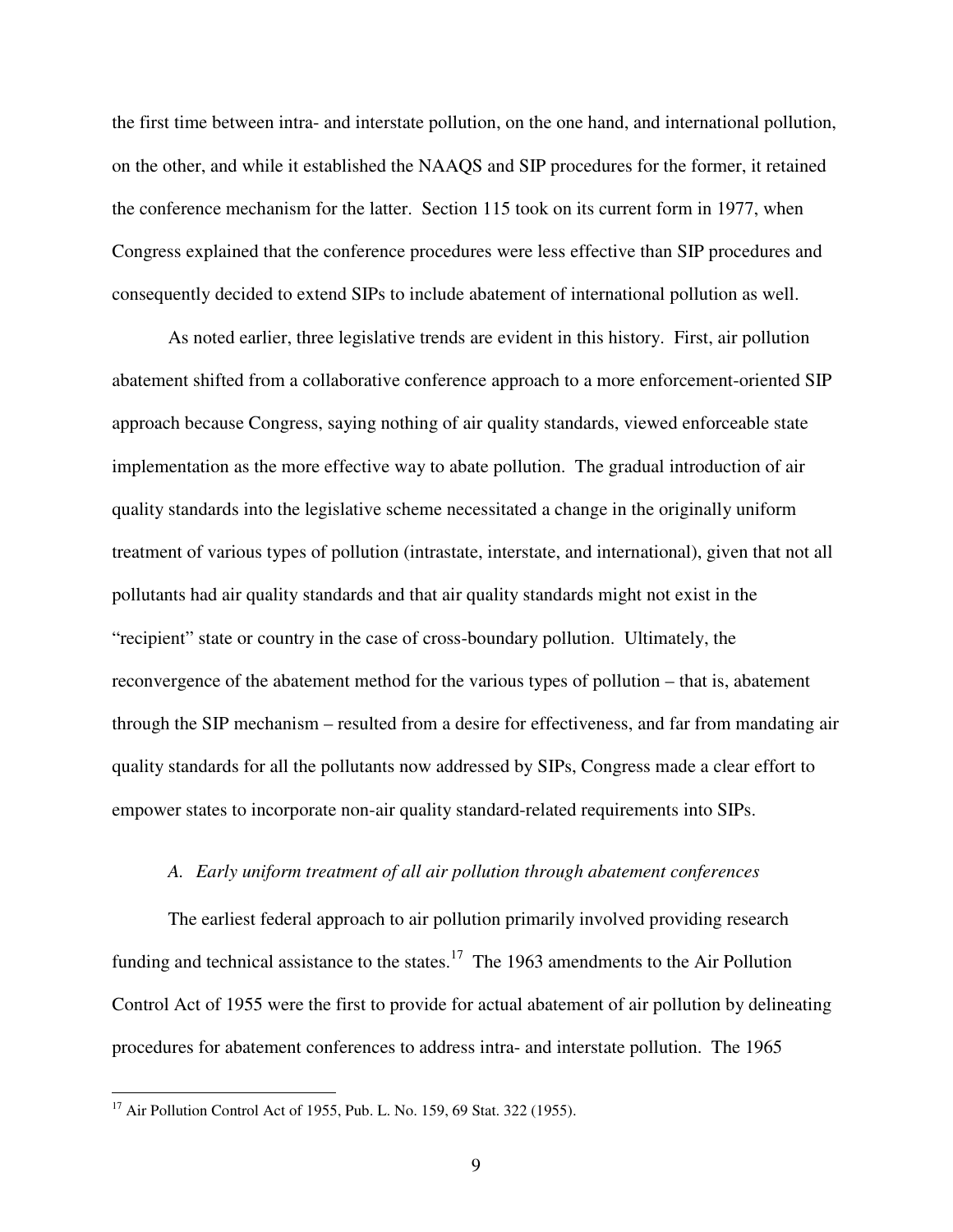amendments maintained the conference procedures and included abatement of international pollution for the first time.

Under § 5 "Abatement of Air Pollution" of the 1963 amendments, "[t]he pollution of the air in any State or States which endangers the health or welfare of any persons, shall be subject to abatement as provided" by the conference procedures.<sup>18</sup> As the following explanation shows, the conference procedures – then the only means to address air pollution – were cumbersome, to say the least. The approach relied on the federal government's "limited persuasive powers as mediator between the states and the polluters" and "presum[ed] the states' eagerness to control the emissions in question."<sup>19</sup>

The Secretary of Health, Education, and Welfare ("the Secretary"), at the request of the Governor of any state in which intra- or interstate pollution was "alleged to endanger the health or welfare of persons" or at the Secretary's own initiative when he had reason to believe such pollution existed, was authorized to call a conference of relevant city, state, and interstate agencies to discuss the "occurrence of air pollution subject to abatement" and "the adequacy of measures taken toward abatement of the pollution."<sup>20</sup> If, after the conference, the Secretary believed that effective progress toward abatement was not being made, he was to "recommend . . . the necessary remedial action" to the appropriate city, state, or interstate agencies. $21$ 

If these recommended actions had not been taken after six months, the Secretary was authorized to call a public hearing. The hearing board was to make findings as to whether

<sup>&</sup>lt;sup>18</sup> Clean Air Act of 1963, Pub. L. No. 88-206, § 5(a), 77 Stat. 392, 396 (1963).

<sup>19</sup> David D. Doniger, *Federal Regulation of Vinyl Chloride: A Short Course in the Law and Policy of Toxic Substances Control,* 7 ECOLOGY L.Q. 497, 574 n.393. During the first five years of enactment, the conference procedures were invoked in nine interstate areas, but provided little improvement in air quality. 1 WILLIAM H. RODGERS, JR., RODGERS' ENVIRONMENTAL LAW § 3.33 n.22 (West 2009); Sidney Edelman, *Air Pollution Abatement Procedures Under the Clean Air Act*, 10 ARIZ. L. REV. 30, 35 (1968).

<sup>&</sup>lt;sup>20</sup> Pub. L. No. 88-206, § 5(c)(1)-(3), 77 Stat. 396-97.

<sup>21</sup> *Id.* § 5(d), 77 Stat. 397.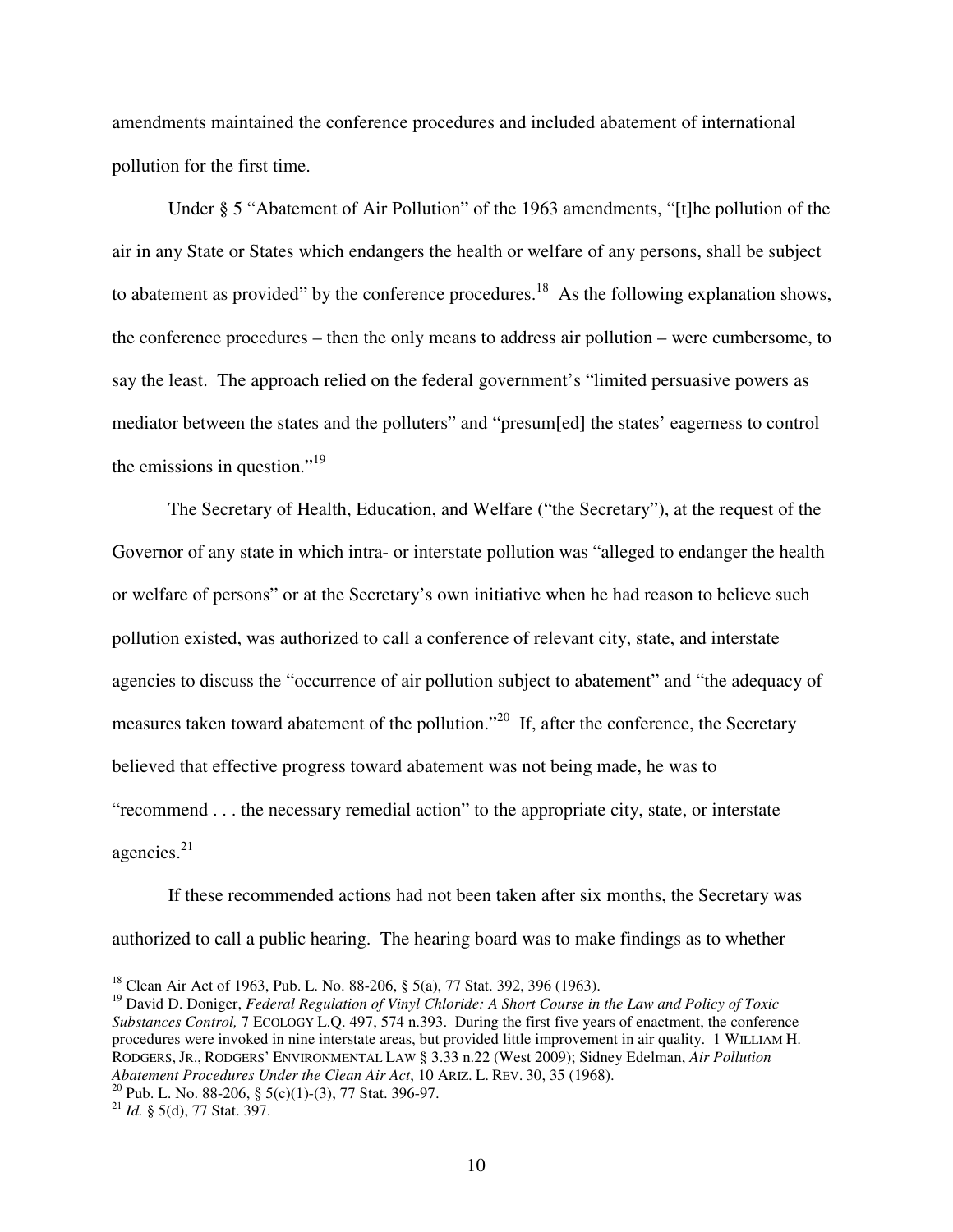pollution endangering health or welfare was occurring and "whether effective progress toward abatement [was] being made."<sup>22</sup> If such pollution was occurring and abatement was inadequate, the hearing board recommended measures necessary for abatement. If these actions were not taken, the Secretary was authorized to request the Attorney General to bring a suit on behalf of the United States (in the case of interstate pollution), or provide assistance to the State in judicial proceedings or bring suit on behalf of the United States at the request of the Governor (in the case of intrastate pollution).

The 1965 amendments, which maintained the conference mechanism, incorporate international pollution for the first time. The amendments added a new subparagraph in the original section on pollution abatement, after (A) conference regarding interstate pollution called at the request of Governor, (B) conference regarding intrastate pollution called at the request of Governor, and (C) conference regarding interstate pollution called on the Secretary's own initiative:

"(D) Whenever the Secretary, upon receipt of reports, surveys, or studies from any duly constituted international agency, has reason to believe that any pollution referred to in subsection  $(a)^{23}$  which endangers the health or welfare of persons in a foreign country is occurring, or whenever the Secretary of State requests him to do so with respect to such pollution which the Secretary of State alleges is of such nature, the Secretary of Health, Education, and Welfare shall give formal notification thereof to the air pollution control agency of the municipality [, the State, and the interstate region] where such discharge or discharges originate . . . and shall call promptly a conference of such agency or agencies."<sup>24</sup>

 $\overline{a}$ <sup>22</sup> *Id.* § 5(e)(2), 77 Stat. 397.

<sup>&</sup>lt;sup>23</sup> Subsection (a) refers to "the pollution of the air in any State or States which endangers the health or welfare of any persons." Pub. L. No. 88-206 § 5(a).

<sup>&</sup>lt;sup>24</sup> Clean Air Act Amendments of 1965, Pub. L. No. 89-272,  $\S$  102(a), 79 Stat. 992, 995 (1965). The statute's use of the singular in referring to a "foreign country" reveals the understanding of international pollution at that time as pollution that might affect a neighboring country, specifically Canada or Mexico. The House Report on the 1965 amendments notes that "[a]s a member of the North American community, the United States cannot in good conscience decline to protect its neighbors from pollution which is beyond their legal control." H.R. REP. NO. 89- 899 (1965), *reprinted in* 1965 U.S.C.C.A.N. 3608, 3612-13. This historical understanding does not limit the scope of this provision in practice, however, as it is an "elementary rule of statutory construction" that "the singular includes the plural, and vice-versa." Yule Kim, *Statutory Interpretation: General Principles and Recent Trends* 9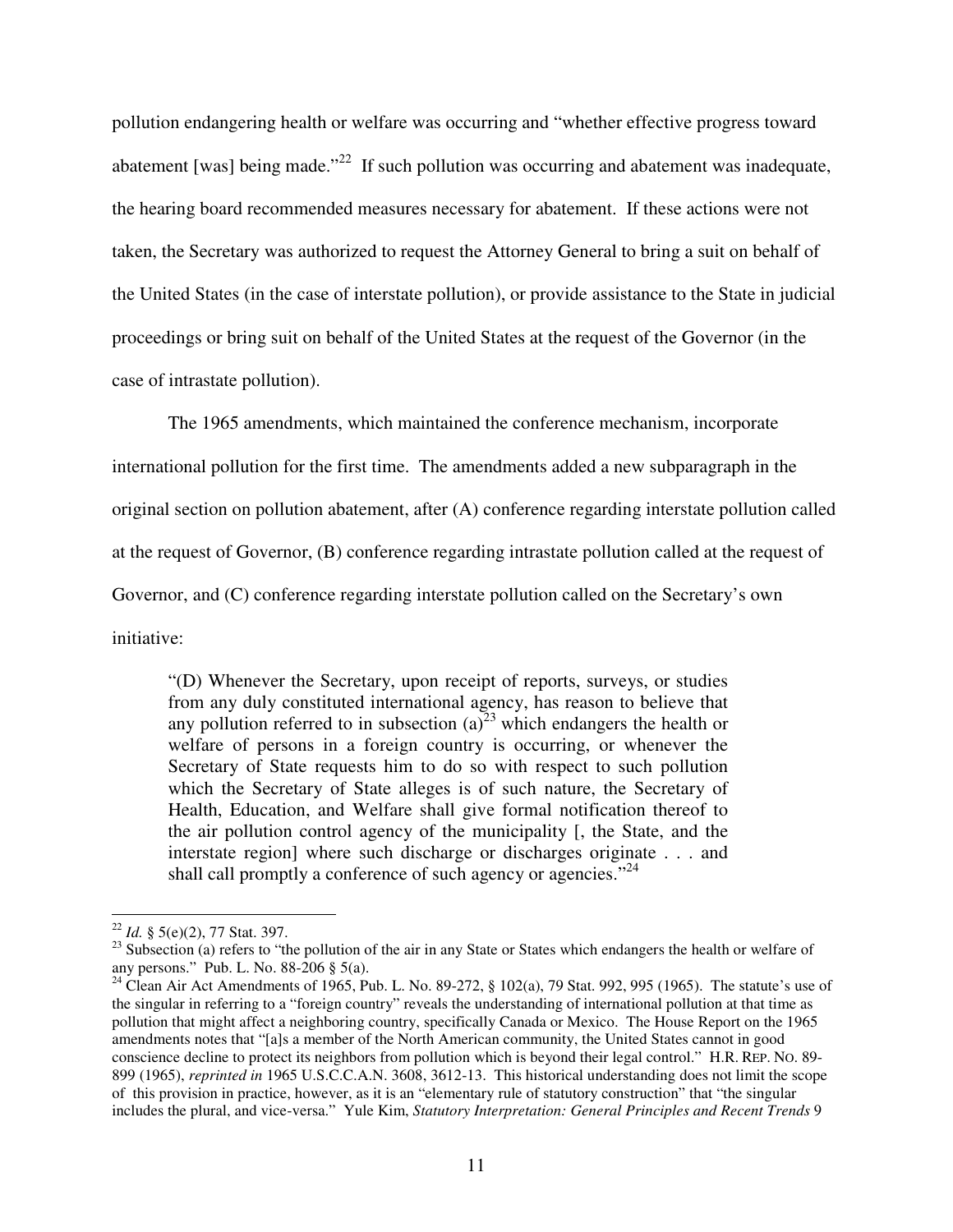The Secretary was authorized to "invite the foreign country which may be adversely affected by the pollution to attend and participate in the conference," and the representative of that country was to "have all the rights of a State air pollution control agency" for purposes of the conference and subsequent proceedings.<sup>25</sup> In the event that a public hearing was held and the hearing board's recommended abatement actions were not taken, the foreign country, like a state affected by interstate pollution, was authorized to "request the Attorney General to bring a suit on behalf of the United States to secure abatement of the pollution."<sup>26</sup>

 By adding international pollution to the existing list of pollution subject to abatement, the statute treats international pollution in exactly the same way as intra- and interstate pollution and even grants the foreign country the same rights as states in the abatement conference, public hearing, and judicial enforcement. As of 1965, then, the Clean Air Act used the abatement conference as the sole mechanism to treat all air pollution problems, whether they endangered public health or welfare in the same state the emissions originated, in another state, or even in another country.

# *B. The 1967 amendments: Introduction of air quality standards and growing differentiation in the treatment of international pollution*

The Air Quality Act of 1967 involved a wholesale rewriting of the existing legislation and introduced the precursors to the modern NAAQS and SIP. Section 107 of the 1967 amendments authorized the Secretary to define "air quality control regions" throughout the country, and to issue air quality "criteria" necessary for "the protection of the public health and

<sup>(</sup>CONG. RESEARCH SERV. Aug. 31, 2008). Congress's underlying concern was the need to address damaging pollution emitted in the U.S. that could not be addressed by the affected country, arguably regardless of the location of the affected country (whether a neighboring country or one halfway across the world).

 $^{25}$  *Id.* 

<sup>26</sup> *Id.* § 102(b), 79 Stat. 995-96.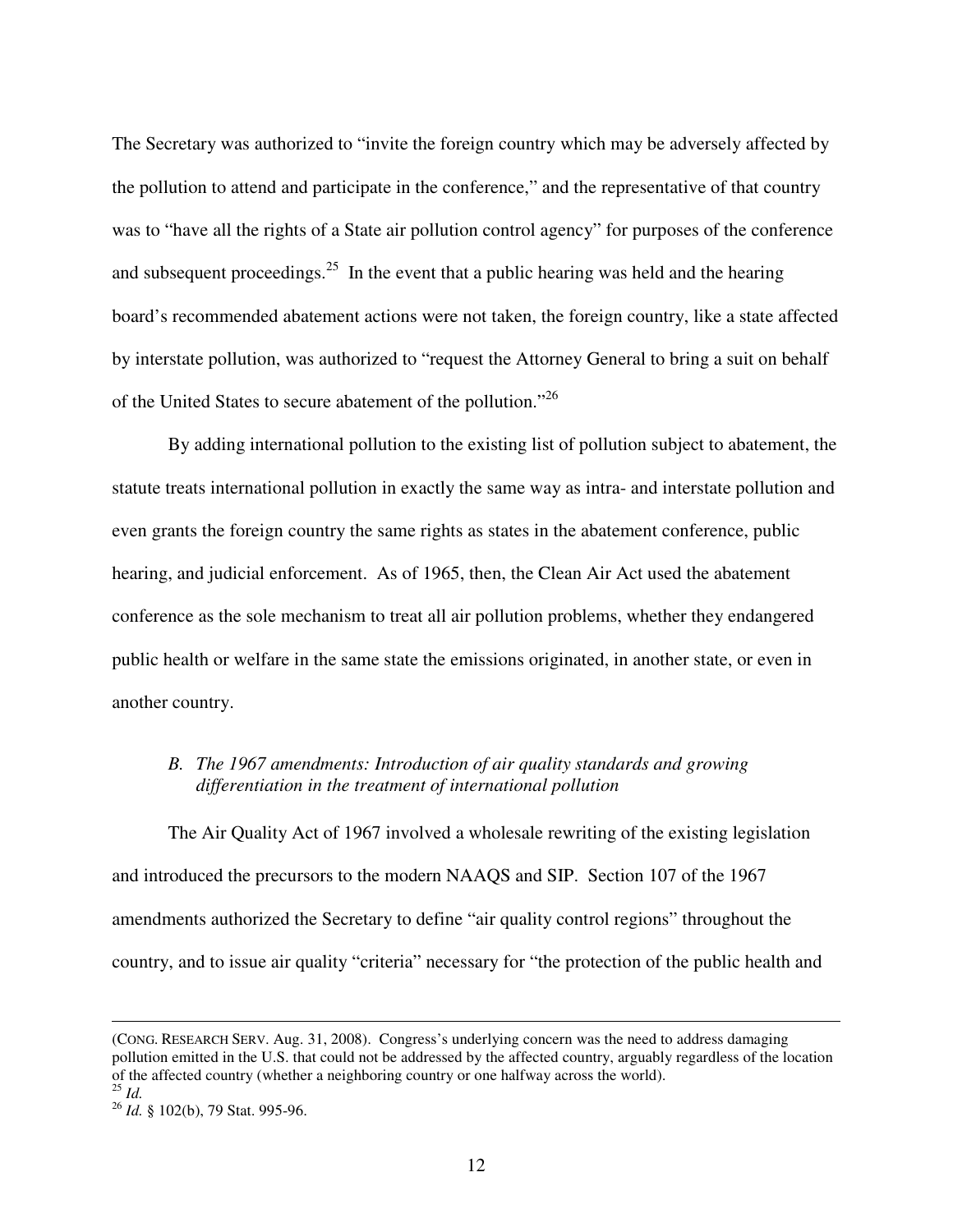welfare" and "pollution control techniques . . . necessary to achieve levels of air quality set forth in [the issued] criteria."<sup>27</sup> Section 108 "Air Quality Standards and Abatement of Air Pollution," then sets forth two ways in which states and localities were to abate air pollution: through implementation plans and through abatement conferences.<sup>28</sup> As this next section shows, the existence of two approaches to abatement was not redundant, and instead reveals a growing differentiation in the treatment of (1) pollution with established air quality standards and (2) other alleged air pollution, including international pollution.

Section 108(c) sets forth the predecessor of the modern SIP. The section permits states to adopt "ambient air quality standards applicable to any designated air quality control region or portions thereof within such State" and to adopt "a plan for the implementation, maintenance, and enforcement of such standards of air quality adopted."<sup>29</sup> The Secretary approves the state plan if he determines that the state ambient air quality standards are consistent with the federallyestablished air quality criteria and recommended control techniques issued in § 107. Where the state does not establish air quality standards for the air quality control regions within its jurisdiction, the Secretary does so.<sup>30</sup> If the Secretary finds that the air quality of any control region does not meet the standards established (whether by the state or the federal government), the Secretary is authorized to request the Attorney General to bring suit on behalf of the United States (in the case of interstate pollution), or to provide assistance to the State in judicial proceedings or to bring suit on behalf of the United States upon request of the Governor (in the case of intrastate pollution). $31$ 

<sup>&</sup>lt;sup>27</sup> Clean Air Act Amendments of 1967, Pub. L. No. 90-148, § 107, 81 Stat. 485, 490-91 (1967).

<sup>28</sup> *See generally* Edelman, *supra* note 19, at 31 ("Although the statute was amended in 1967 to provide a new federal enforcement system based on air quality control regions, it preserved (with minor amendments) the earlier – and more general approach – of the 1963 Act.").

<sup>&</sup>lt;sup>29</sup> Pub. L. 90-148, § 108(c)(1), 81 Stat. 492.

<sup>30</sup> *Id.* § 108(c)(2), 81 Stat. 492.

<sup>31</sup> *Id.* § 108(c)(4), 81 Stat. 493.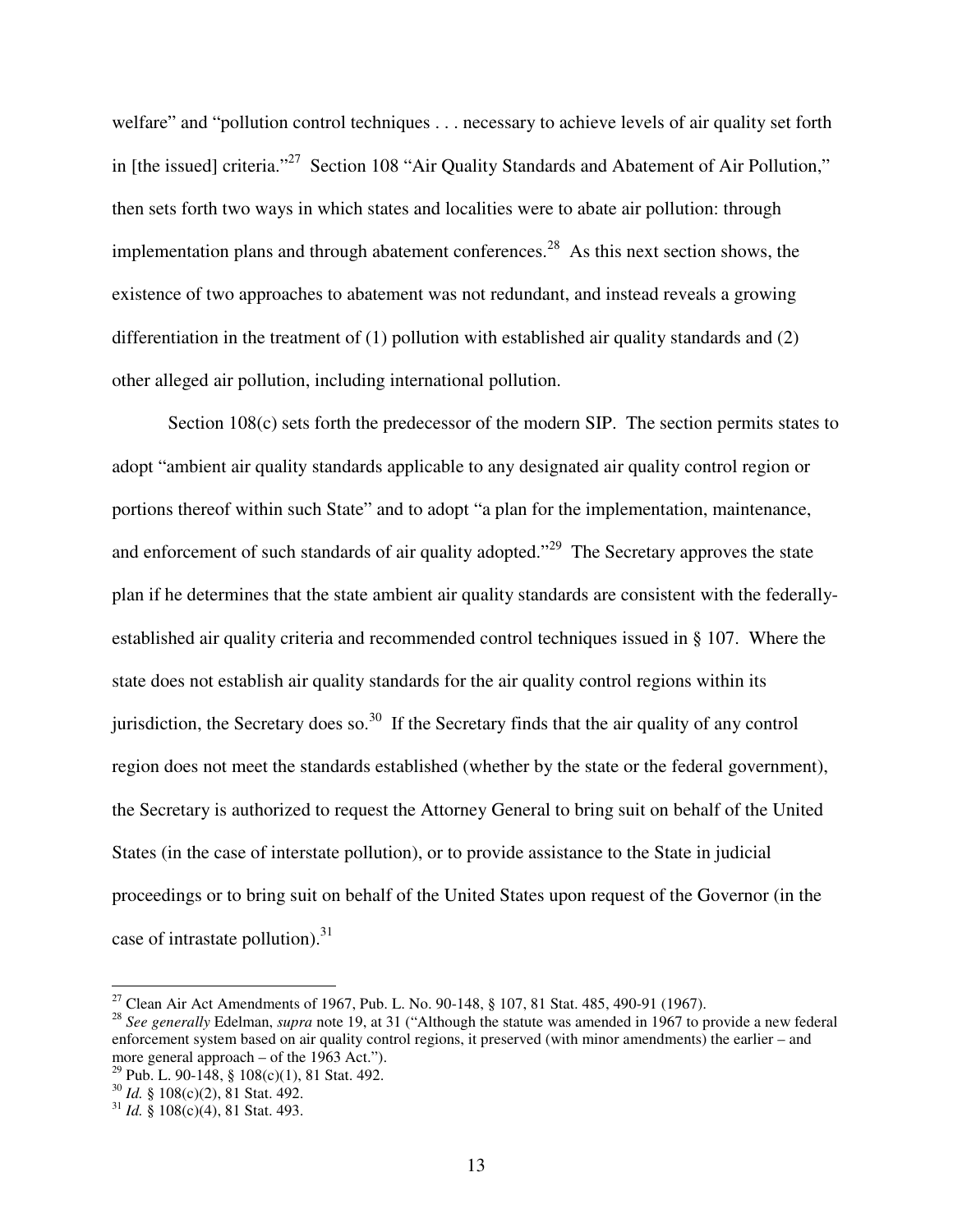Section 108(d) essentially incorporates the entire conference procedures delineated in the 1965 amendments. It retains the identification (A) through (D) of the four types of conferences (relating to interstate pollution called at the request of the Governor, intrastate pollution called at the request of the Governor, interstate pollution called on the Secretary's own initiative, and international pollution) as well as the public hearing and judicial enforcement provisions. Section 108(d) also retains the language of the earlier amendments that referred to "air pollution which is *alleged to endanger* the health or welfare of persons" with respect to conferences requested by Governors,<sup>32</sup> and air pollution that the Secretary "*has reason to believe*" endangers health or welfare with respect to conferences initiated by the Secretary.<sup>33</sup> This language is key to understanding why the implementation plan and conference procedures are not redundant means of abatement: whereas the state plans were to implement ambient air quality standards pursuant to federally-established criteria, the conference procedures were retained to address pollution that was not subject to existing air quality standards and was merely "alleged" or "believe[d]" to be a danger to public health or welfare. A critical point with respect to international pollution specifically is that it is *necessarily* pollution that is "alleged" or "believed" to cause a foreign endangerment, as the foreign country naturally will not have federally-established air quality criteria by which to measure endangerment.

At this stage in the early history of the Clean Air Act, then, international pollution began its gradual differentiation from pollutants with established air quality standards. The key is that this differentiation arose because of the unique nature of the relationship between air quality standards and international pollution (where the affected jurisdiction necessarily had no air quality standards), *not because* states were authorized to abate only pollution with air quality

<sup>32</sup> *Id.* § 108(d)(1)(A)-(B), 81 Stat. 494.

<sup>33</sup> *Id.* § 108(d)(1)(C)-(D), 81 Stat. 494-95.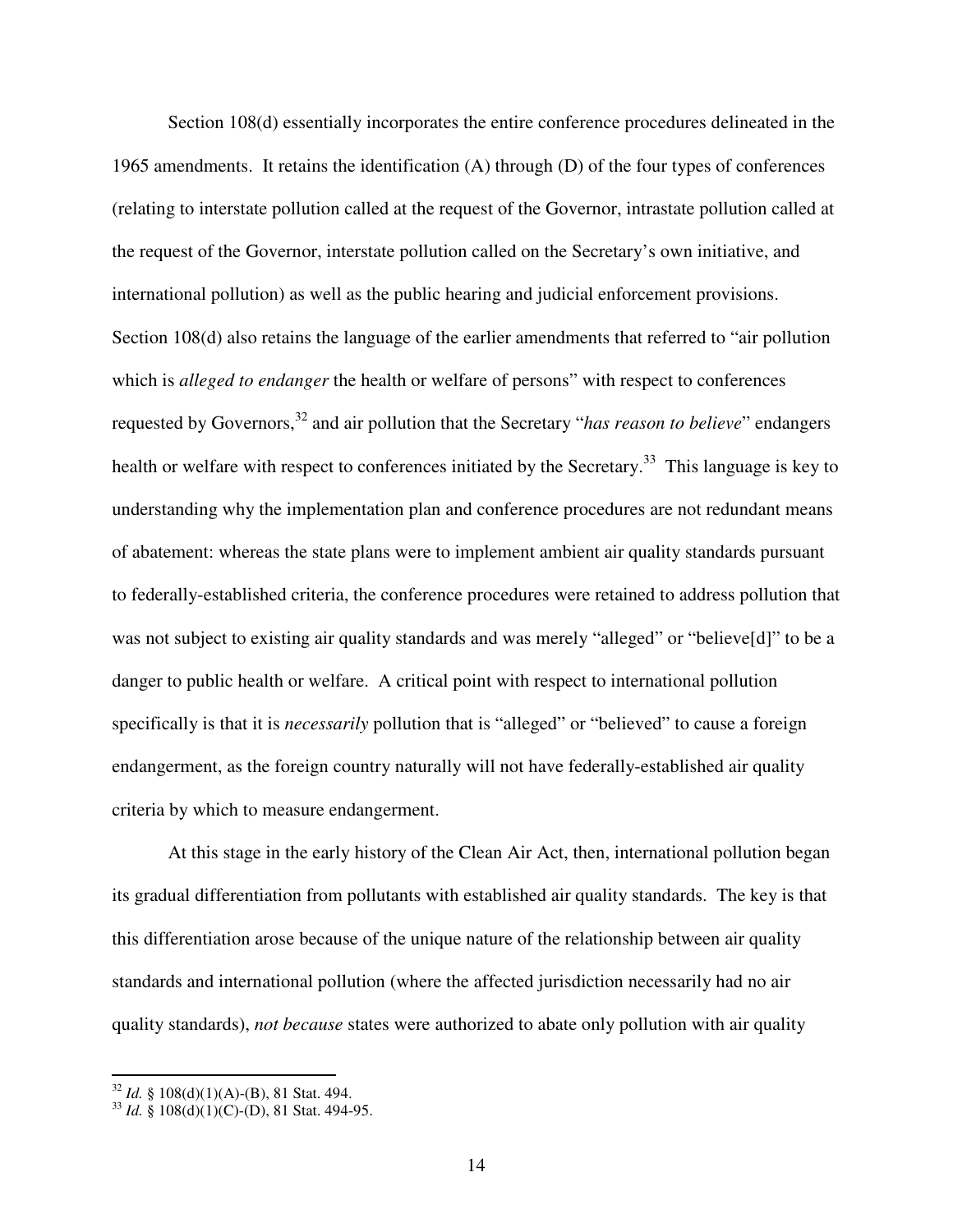standards and *not because* states were deemed incapable of implementing measures to address foreign endangerment. Recall, after all, that whether under § 108(c)'s state implementation of air quality standards or whether under § 108(d)'s conference procedures, states were required to take abatement action, with judicial enforcement as the ultimate stick. States, in other words, were legislatively authorized to address foreign endangerment, but simply did not do so through an air quality standard approach. Subsequent amendments clarified the distinction between international pollution and pollution with air quality standards, while also clarifying that state plans could cover requirements beyond those associated with air quality standards.

#### *C. The 1970 amendments: Disassociation between international pollution and NAAQS*

 Notwithstanding the embryonic forms of air quality criteria and standards and state implementation plans conceived of in the 1967 amendments, the 1970 amendments are the birth of the Clean Air Act as we know it today. They established the framework for  $NAAQS<sup>34</sup>$  and SIPs, moved the international pollution provision to § 115 where it remains today, drew a clear distinction between intra-/interstate pollution and international pollution for the first time, and further solidified the distinction made in the 1967 amendments between the treatment of pollutants with air quality standards and those not covered by such standards.

The 1970 amendments significantly expanded the earlier distinction between state plans to implement air quality standards and conference procedures to abate other alleged pollution. Section 110 is newly written to solely address "implementation plans," and the remainder of the earlier § 108 relating to conference procedures is redesignated as § 115 "Abatement by Means of

 $34$  That the air quality criteria established by the 1965 amendments was a predecessor of the modern NAAQS is evidenced by the 1970 amendments' call for the EPA to establish NAAQS for the pollutants that had already been issued air quality criteria (which at the time included sulfur oxide, particulate mater, carbon monoxide, hydrocarbons, and photochemical oxidants). Clean Air Act Amendments of 1970, Pub. L. No. 91-604 §4(a), 84 Stat. 1676, 1678 (1970) (adding § 108(a)); H.R. REP. NO. 91-1146, at 6 (1970), *reprinted in* 1970 U.S.C.C.A.N. 5356, 5362.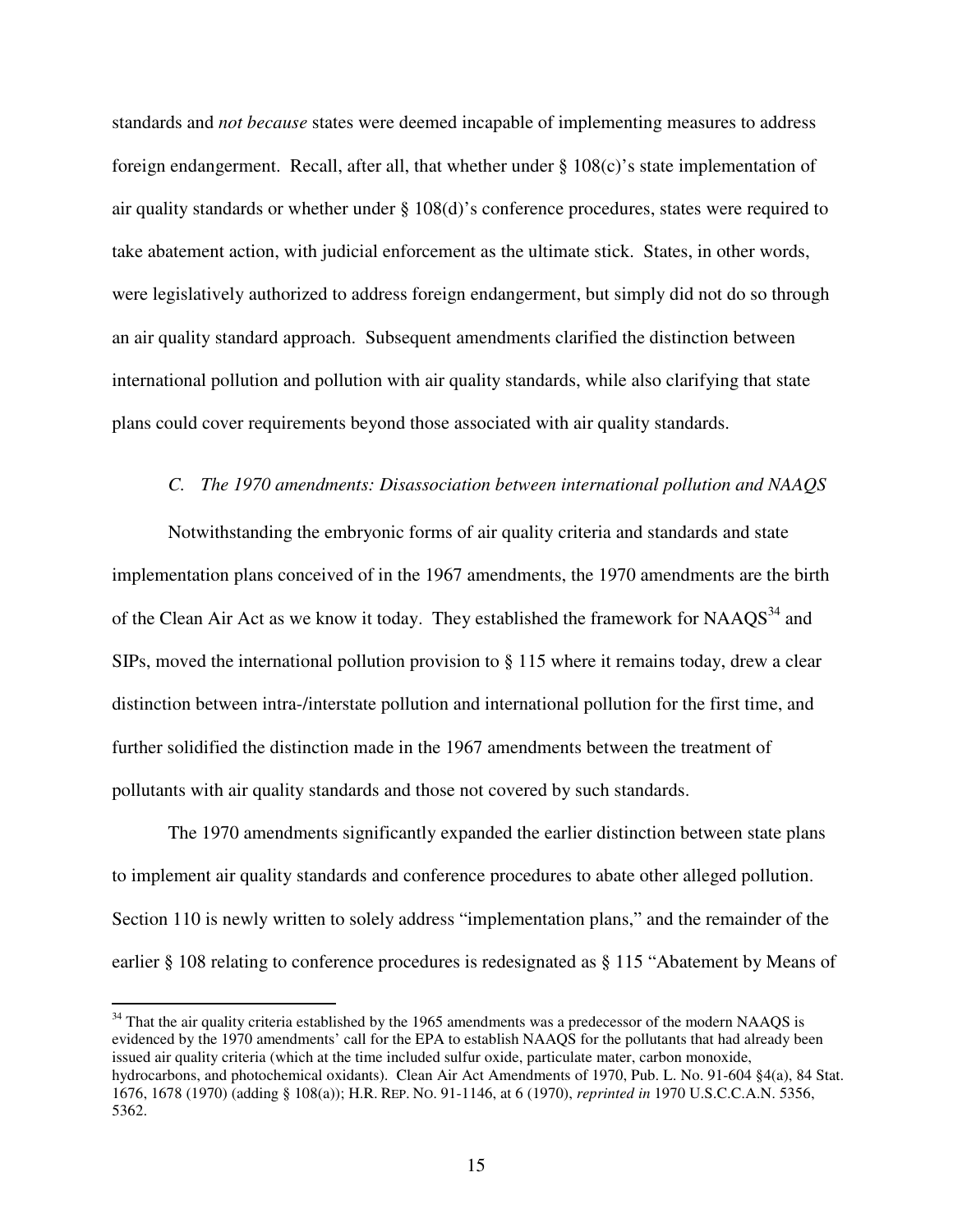Conference Procedure in Certain Cases." The amendment also breaks apart the (A) through (D) listing of intrastate, interstate, and international pollution seen in earlier legislation that treated all types of pollution uniformly, and instead groups intra- and interstate pollution together as § 115(b) and separately identifies international pollution under § 115(c).

This new distinction is notable because the amendments then add § 115(b)(4), *applicable only to intra- and interstate pollution*: "A conference may not be called under this subsection with respect to an air pollutant for which (at the time the conference is called) a national primary or secondary ambient air quality standard is in effect under Section 109.<sup>35</sup> The fact that this prohibition was not also included under § 115(c) dealing with international pollution allows for two related possibilities: (1) that a conference may be called for an international pollutant for which a NAAQS is in effect, and more broadly (2) that a conference may be called for an international pollutant, *regardless* of whether a NAAQS is in effect for that pollutant.

The implications of the careful legislative insertion of  $\S 115(b)(4)$ , without a similar insertion under  $\S 115(c)$  for international pollution, relate back to the unique nature of international pollution. Where Clean Air Act air quality standards necessarily do not exist in the foreign country in which the international pollution is endangering public health or welfare, it makes little sense to regulate through the mechanism of air quality standards. That Congress nevertheless intended for states and localities to abate the foreign endangerment is evident in its maintenance of the conference procedures for international pollution that had originally been used to address all forms of pollution.

In short, the 1970 amendments bifurcate abatement mechanisms between (1) the NAAQS approach as the exclusive approach for intra- and interstate criteria pollutants and (2) the conference approach for all international pollution and non-criteria intra- and interstate pollutants.

<sup>&</sup>lt;sup>35</sup> Pub. L. No. 91-604 §4(a), 84 Stat. 1688 (amending newly-redesignated § 115).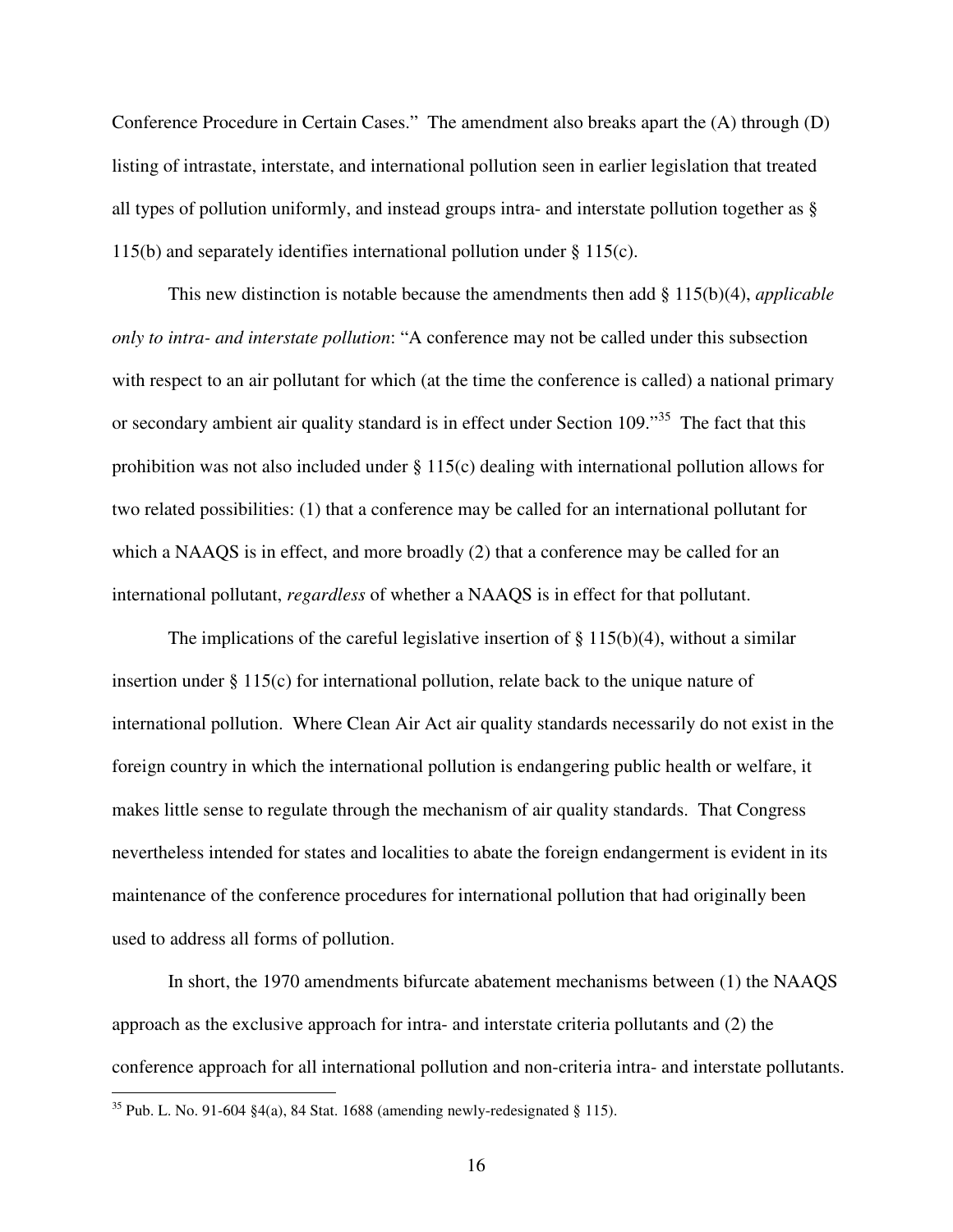In Congress's own words, newly-amended § 115 "retains the enforcement provision of existing law for abatement of international pollution problems and abatement against certain sources of pollution not covered by these amendments [that is, the newly-established NAAQS]."<sup>36</sup> What is increasingly evident, then, is that Congress intended for the international pollution contemplated by § 115 to be abated, regardless of whether NAAQS were established for those pollutants.

## *D. The 1977 amendments: Establishing § 115 in its current form*

 The 1977 amendments established the current § 115, which has remained unchanged since that legislation. In light of what was widely perceived as "the patent failure of the conference procedures,"<sup>37</sup> the 1977 amendments did away with all abatement conferences and changed the abatement mechanism for international pollution from conference procedures to SIP revisions. The amendments, not coincidentally, added for the first time the requirement that SIPs contain provisions to comply with requirements other than those necessary for the attainment or maintenance of NAAQS.

Section § 115, renamed "International Air Pollution" as a standalone section separate from intra- and interstate pollution abatement, reads in 1977 as it does today. The original House bill had no such provision; it was the Senate version that included § 115 "so that it provides only a mechanism for the abatement of air pollution arising in this country and endangering the health or welfare of persons in a foreign country."<sup>38</sup> The Senate's rationale behind shifting the abatement approach for international pollution from conference procedures to SIP revision is telling:

<sup>36</sup> CONF. REP. NO. 91-1783, at 6, *reprinted in* 1970 U.S.C.C.A.N. 5374, 5380 (1970).

<sup>37</sup> RODGERS' ENVIRONMENTAL LAW, *supra* note 19, § 3.33.

<sup>38</sup> S. REP. NO. 95-127, at 56-57 (1977). *See also* H.R. CONF. REP. NO. 95-564, *reprinted in* 1977 U.S.C.C.A.N. 1502, 1517 (1977).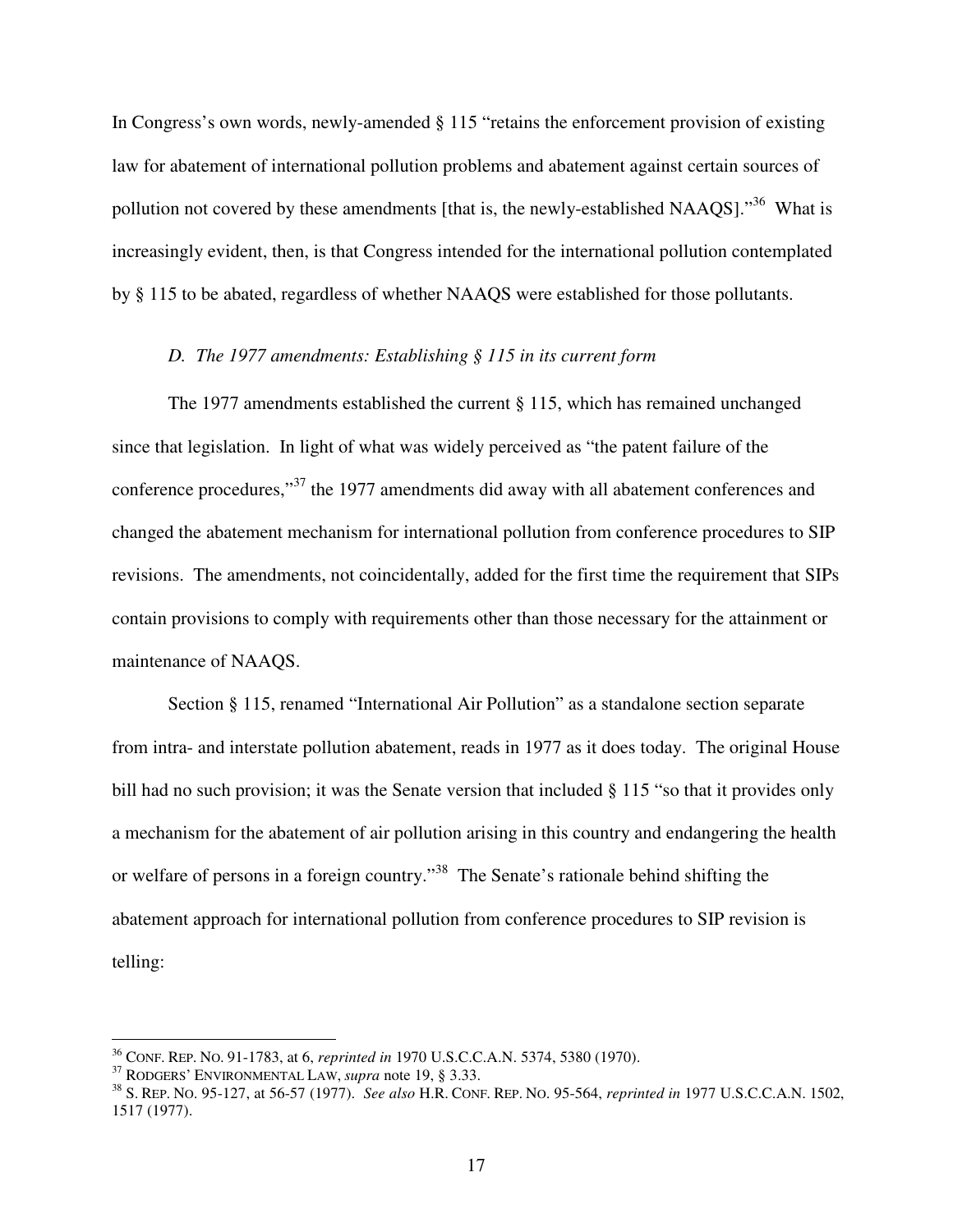"Before 1970 the principal legal means for control or abatement of air pollution was the enforcement conference procedure. The Clean Air Act Amendments of 1970 substantially changed that . . . . The basic tool of enforcement became the State implementation plan with its enforceable requirements for every source. This replaced the abatement conference, a lengthy and uncertain process in which all parties—State, local, and Federal agencies and the polluter—were convened to negotiate a schedule for control of the emissions alleged to cause the problem.

The 1970 amendments, however, retained in section 115 the conference procedures for abatement of interstate air pollution, as well as international situations. The authority of section 115 has not been used, and the implementation plan approach for interstate air quality control regions has proved to be more successful in dealing with air pollution problems involving more than one State.

In fact, *the committee believes that the implementation plan approach is also more appropriate than the enforcement conference for international air pollution.* Section 115 as revised, therefore, provides that the determination that emissions of air pollutants in the United States are endangering the health or welfare of citizens of a foreign country will require the State in which the source of those emissions is located to revise its implementation plan to control those emissions."<sup>39</sup>

Notably, this explanation of the clear preference for replacing ineffective conference procedures

with the "more appropriate" SIP procedures references only *effectiveness* as the rationale for the change, and does not break with the then-apparent understanding that international pollution need not have an established NAAQS to be deemed an endangerment in a foreign country. In other words, the distinction arises between state implementation and the existence of air quality standards – Congress evidently viewed state implementation of international pollution abatement as desirable, without creating any associated requirement that air quality standards be established for such pollution.

 The other provisions of § 110 mentioned in Part I were enacted in 1977, concurrently with the newly-created § 115, and strongly bolster a claim that Congress knew very well that international pollution would not necessarily have air quality standards and nevertheless wanted SIPs to be the abatement method for such pollution. First, Congress amended  $\S 110(a)(2)(H)(ii)$ 

<sup>&</sup>lt;sup>39</sup> S. REP. No. 95-127, at 57 (1997).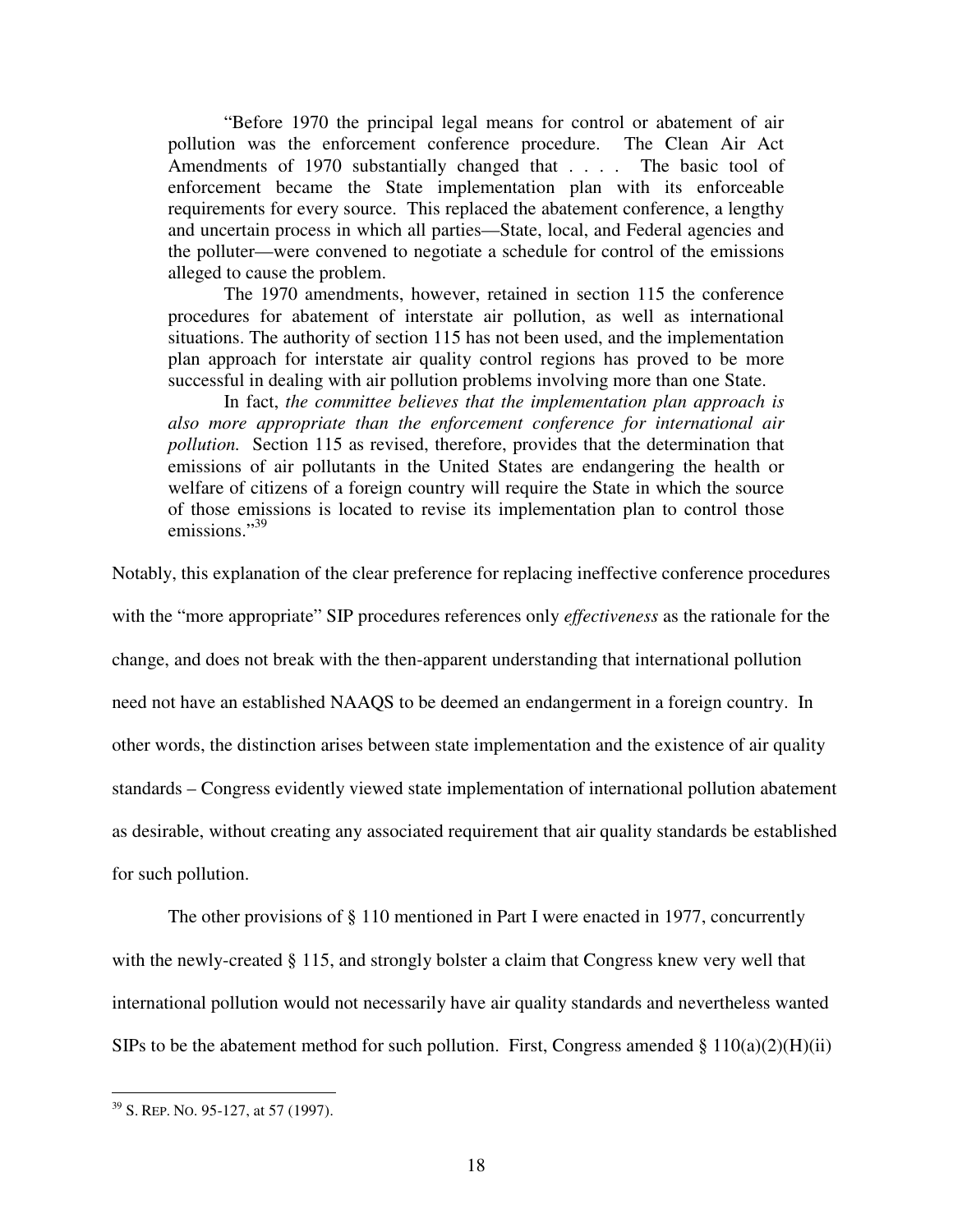in 1977, the section referenced in the newly-created § 115 to explicitly add the language that required SIPs to provide for plan revisions beyond those revisions necessary to attain NAAQS. Specifically, the amendment inserts after the provision requiring plans to provide for revisions "to achieve the national ambient air quality primarily or secondary standard which it implements": "*or to otherwise comply with any additional requirements established under the Clean Air Act Amendments of 1977*.<sup>40</sup> The strong implication is that the § 115 regulations are precisely those "additional requirements" – unrelated to NAAQS – that are required to be incorporated through plan revisions.

 Furthermore, the 1977 amendments added the provision that exists today requiring states in their SIPs to prohibit "any air pollutant" from interfering with another state's NAAQS attainment or maintenance.<sup>41</sup> The implication is that it is the air quality standard in the *affected*  jurisdiction that matters in the case of cross-border pollution, and that state plans are required to implement means to avoid detrimental effects in another state. An international endangerment finding under § 115 is equivalent to a finding that a state is failing to meet its NAAQS, which are set at a level to prevent endangerment. Where states are required to prevent "any" air pollutant from interfering with NAAQS attainment or maintenance in another state (in other words, from endangering public health or welfare in that other state), states would also be required, by extension, to regulate any air pollutant (not only a criteria pollutant) from endangering public health or welfare where the affected jurisdiction is a country where NAAQS are not in effect.

<sup>&</sup>lt;sup>40</sup> Clean Air Act Amendments of 1977, Pub. L. No. 95-95, §  $108(a)(6)(A)$ , 91 Stat. 685 (1977).

<sup>&</sup>lt;sup>41</sup> *Id.* § 108(a)(1) ("Section 110(a)(2)(E) of such Act is amended to read as follows:

<sup>&#</sup>x27;(E) it contains adequate provisions (i) prohibiting any stationary source within the State from emitting any air pollutant in amounts which will (I) prevent attainment or maintenance by any other State of any such national primary or secondary ambient air quality standard, or (II) interfere with measures required to be included in the applicable implementation plan for any other State under part C to prevent significant deterioration of air quality or to protect visibility, and (ii) insuring compliance with the requirements of section 126, relating to interstate pollution abatement;'."). The addition of reference to  $\S 115$  and international pollution in subsection (ii) was made in the 1990 amendments. Clean Air Act of 1990, Pub. L. No. 101-549, 104 Stat. 2399, 2404 (1990).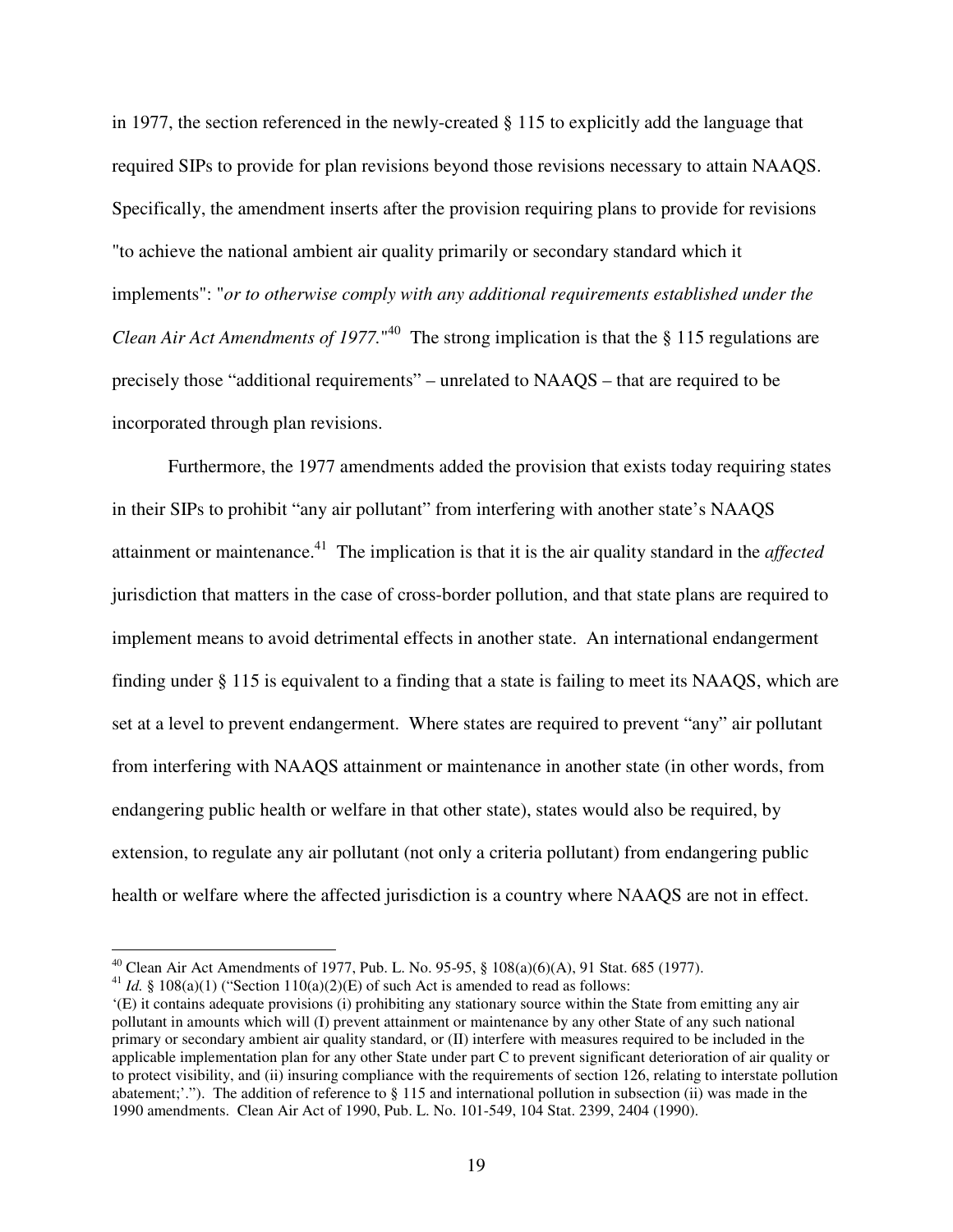Ultimately, the legislative trends that take shape in a close reading of the history of the Clean Air Act's treatment of international pollution provides insight into Congress's intent. When the ineffectiveness of the conference procedures prompted moves to an air quality standard approach implemented through the states, the unique nature of international pollution, where air quality standards do not exist in the endangered foreign country, led to differential treatment of international pollution from pollutants with established air quality standards. Congress's frustration with the cumbersome conference procedures manifested in its decision in 1977 to abate international pollution through state plans. Nothing was said of the need to establish air quality standards for the international pollution that now fell under the purview of the SIP mechanism, however, given that NAAQS are domestic standards to avoid endangerment and § 115 has its own means to identify endangerment in a foreign country. Indeed, Congress made a clear effort to extend the language of § 110 to require the inclusion of non-NAAQSrelated requirements into SIPs.

## III. Exercising § 115 Authority

 $\overline{a}$ 

 The implication of a conclusion that Congress intended EPA to regulate non-criteria pollutants under § 115 is that EPA can exercise its § 115 authority relatively quickly. The following discussion explains why the requisite endangerment and reciprocity findings can likely be made, and outlines how a § 115 call for SIP revisions might operate.

# *A. The endangerment finding*

As others have noted, $42$  EPA is already equipped to make the international endangerment finding under § 115. The foundational reports by the Intergovernmental Panel on Climate

<sup>42</sup> *See, e.g.*, *The Road Ahead*, *supra* note 1, at 167 n.569 and accompanying text; Martella & Paulson, *supra* note 4, at B-7.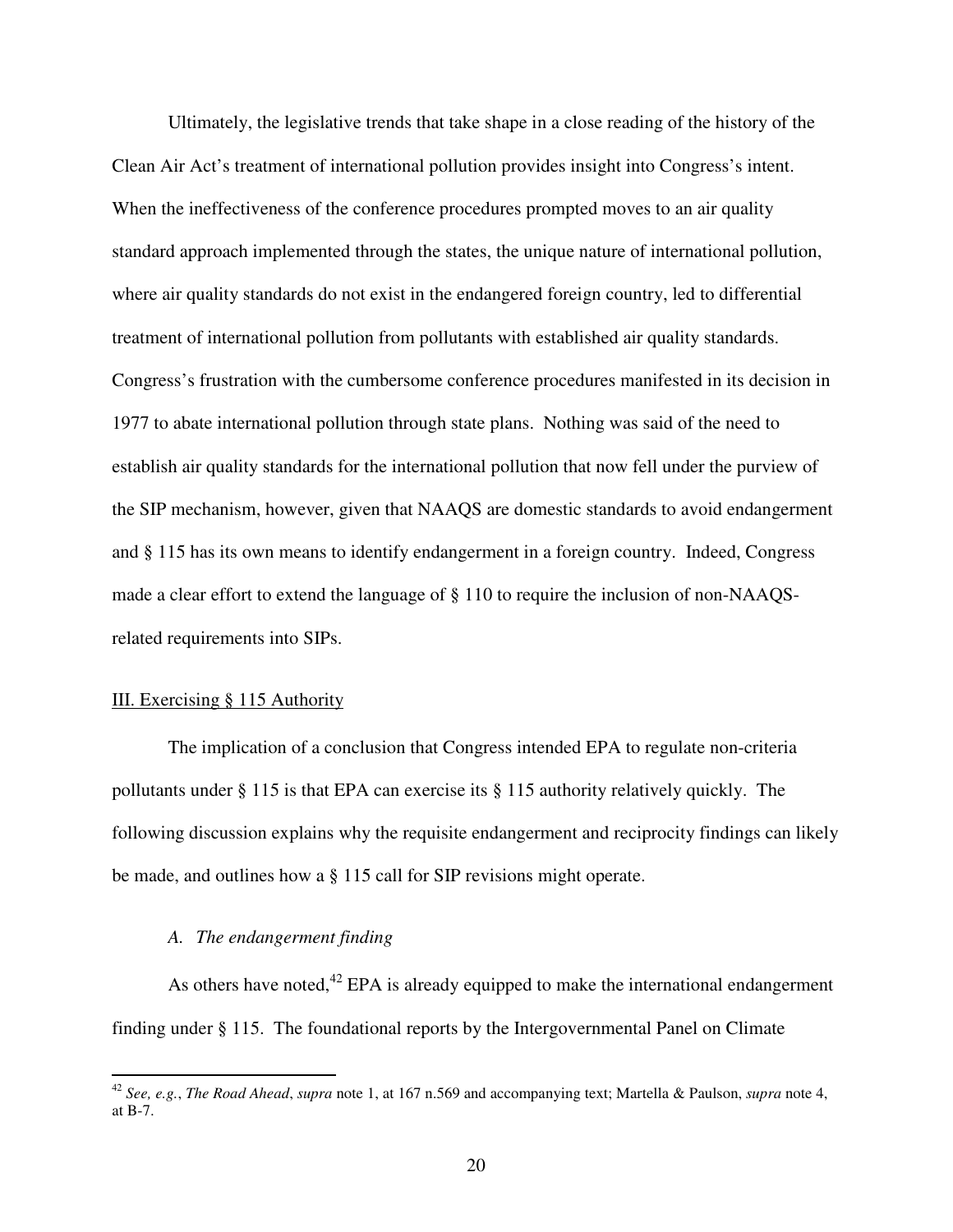Change (IPCC), which have found that anthropogenic warming of the climate system contributes to "increases in global average air and ocean temperatures, widespread melting of snow and ice and rising global average sea level,<sup>43</sup> can probably constitute the requisite report "from any duly constituted international agency" that informs EPA's reasonable belief that "any air pollutant or pollutants emitted in the United States cause or contribute to air pollution which may reasonably be anticipated to endanger public health or welfare in a foreign country."<sup>44</sup>

In the only two cases that have ever reached the courts under § 115, both relating to attempts by Canadian provinces and environmental groups to force EPA to act on acid rain under  $\S$  115,<sup>45</sup> the D.C. Circuit has regarded as self-evident the determination of whether an organization is a "duly constituted international agency." In both cases, the court noted without further explication that the International Joint Commission, an organization created by the U.S. and Canada in the Boundary Waters Treaty,<sup>46</sup> is "concededly a 'duly constituted international agency' for purposes of section  $115(a)$ ."<sup>47</sup> There is no reason that the IPCC, an intergovernmental body established by the United Nations Environment Programme and the World Meteorological Organization, is not similarly a duly constituted international agency. In any event, the Secretary of State can request EPA to act under § 115 if she finds that foreign endangerment exists.

<sup>&</sup>lt;sup>43</sup> Contribution of Working Groups I, II and III to the Fourth Assessment Report of the Intergovernmental Panel on Climate Change, Summary for Policymakers 2, 5 (2007).

 $44$  42 U.S.C. § 7415(a).

<sup>45</sup> *Her Majesty the Queen v. EPA*, 912 F.2d 1525 (D.C. Cir. 1990) (upholding as reasonable EPA's interpretation of § 115 that it was not required to promulgate endangerment and reciprocity findings under the section until it could determine specific sources of the pollutant); *Thomas v. New York*, 802 F.2d 1443 (D.C. Cir. 1986) (dismissed on administrative procedure grounds).

<sup>46</sup> Boundary Waters Treaty, U.S.-Gr. Brit., May 13, 1910, 36 Stat. 2448, Art. III.

<sup>47</sup> *Her Majesty the Queen*, 912 F.2d at 1529; *see also Thomas*, 802 F.2d at 1445 (noting that the endangerment finding was based on a "report issued by the International Joint Commission, concededly a 'duly constituted international agency' for purpose of  $\S$  7415(a)").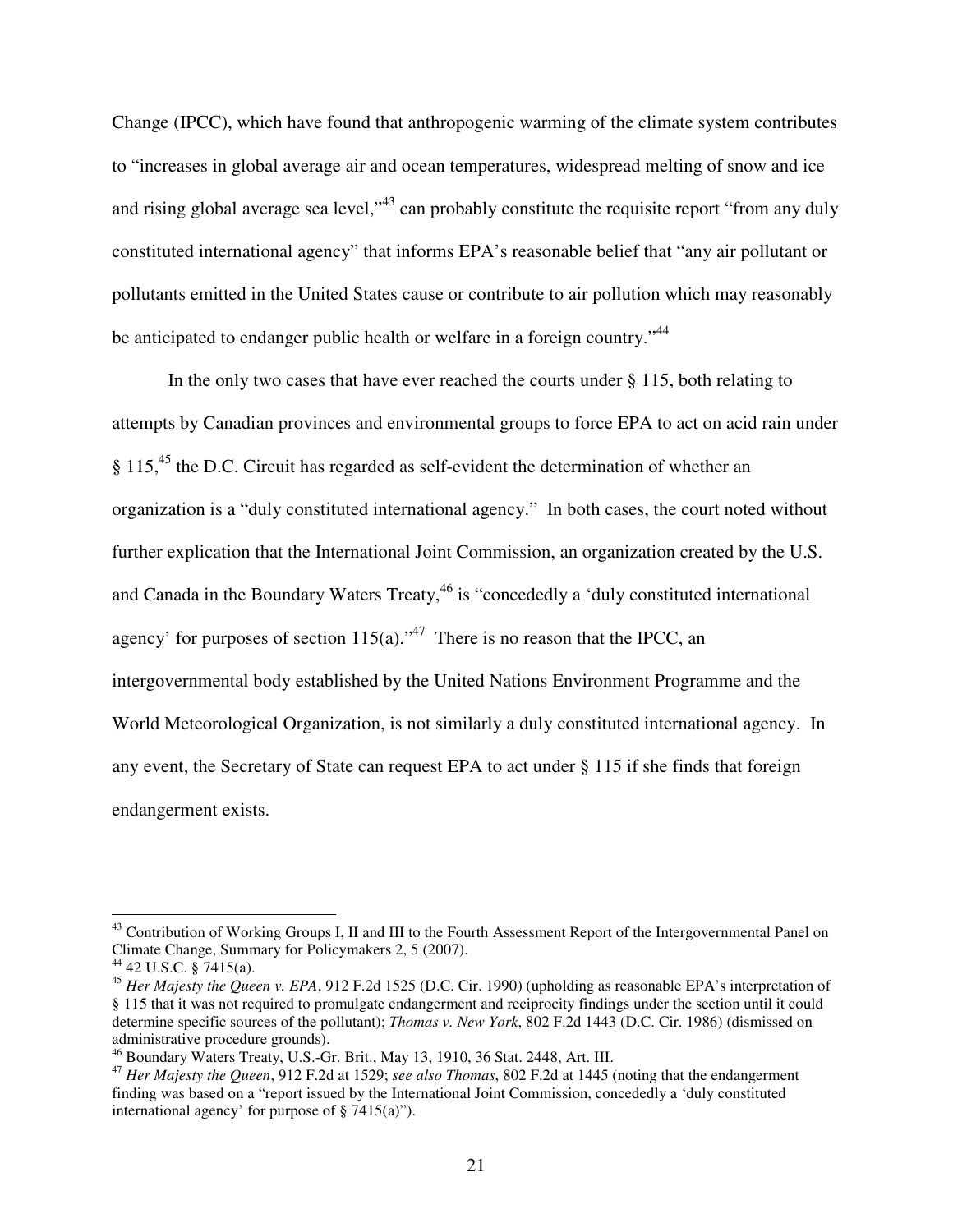## *B. The reciprocity finding*

 $\overline{a}$ 

The contours of the reciprocity finding are less self-evident. The legislative history reveals no indication of how reciprocity is to be understood.<sup>48</sup> More revealing is the 1981 determination by Douglas Costle, then EPA Administrator, that the endangerment and reciprocity requirements of § 115 had been satisfied for emissions causing acid rain in Canada. After unsuccessful diplomatic attempts to address such emissions, Canada passed legislation in December 1980 amending the Canadian Clean Air Act in an explicit effort to provide the reciprocity required by  $\S 115<sup>49</sup>$  The new legislation authorized the Canadian federal government to adopt emissions standards for sources of pollution that the Environment Minister "has reason to believe . . . may reasonably be expected to constitute a significant danger to the health, safety or welfare of persons in a country other than Canada."<sup>50</sup> For non-federal sources of pollution, the Minister is required to consult with the governing province and provide the province an opportunity to take the appropriate abatement actions; where reasonable efforts by the Minister to procure reduction or elimination of the foreign endangerment by the province are unsuccessful, the federal government is authorized to prescribe an emission standard for the non-federal

<sup>48</sup> *See* John L. Sullivan, *Beyond the Bargaining Table: Canada's Use of Section 115 of the United States Clean Air Act to Prevent Acid Rain,* 16 CORNELL INT'L L.J. 193, 208-09 (1983) (noting that "the indicia of Congressional intent in legislative history is slight and sheds virtually no light on what reciprocity means under section 115"); Caplan, *supra* note 9, at 583 n.287 ("There is no evidence as to how reciprocity was intended to be defined in the Congressional discussions and Conference Report of 1965. Again, no mention of the reciprocity provision was made in 1970 and 1977 when Congress amended the CAA."). Others have also sought with little success to glean meaning from the reciprocity requirement of other statutes. *See* Caplan, *id.* at 583 n.287 (noting that reciprocity in other statutes, such as the 1976 Fishery Conservation and Management Act, "are not helpful in interpreting the reciprocity section of § 115"); Sullivan, at 211-12.

<sup>49</sup> *See* Sullivan, *supra* note 48, at 219 (quoting the Canadian Environmental Minister's statement that "[t]he purpose of the amendments . . . is to provide the United States with essentially the same legislative protection as that offered Canada under section 115 of the United States clean air act.").

 $^{50}$  An Act to Amend the Clean Air Act, ch. 45, 1980 Can. Gaz. 1159 (Part III) § 21.1(1).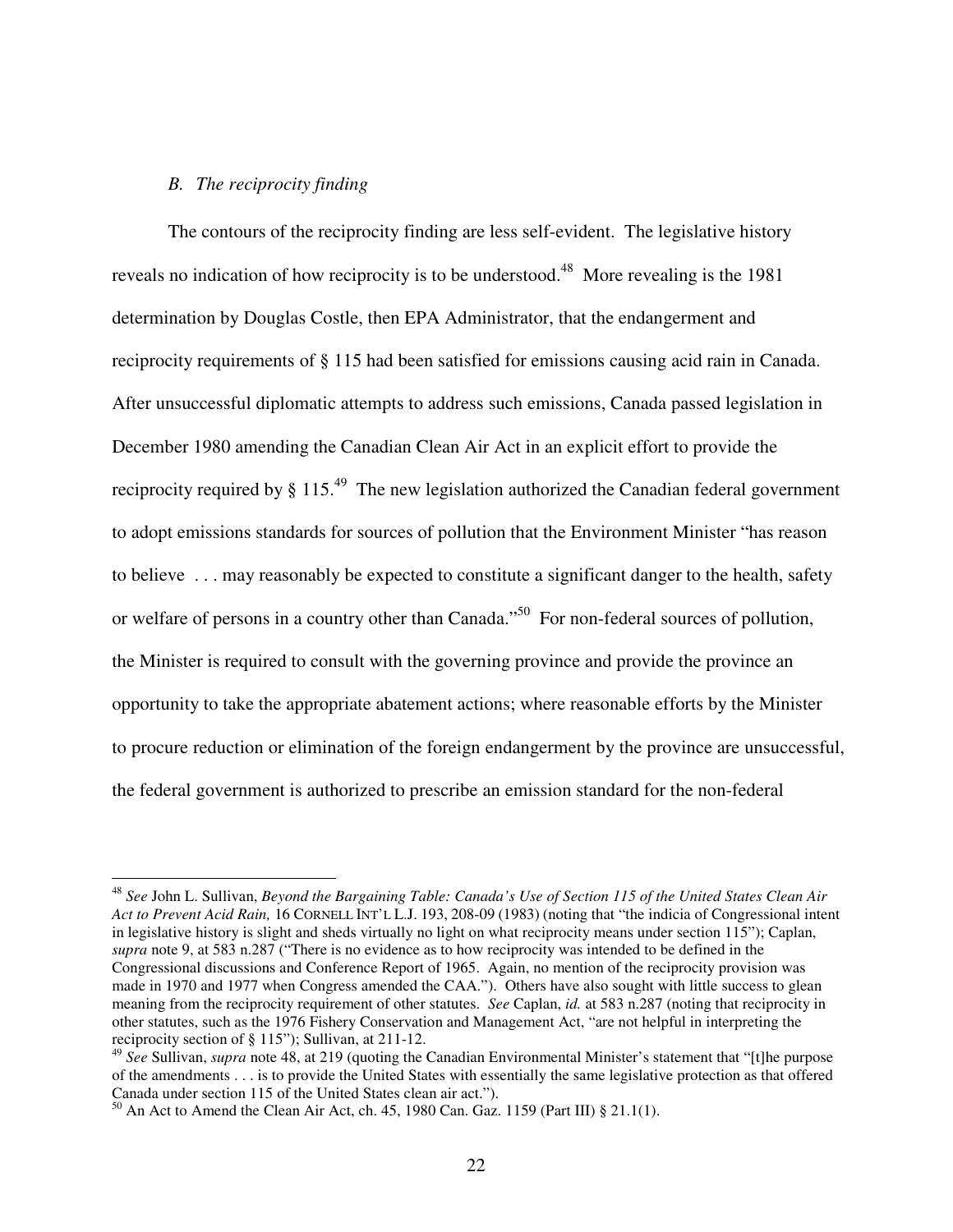sources.<sup>51</sup> The affected foreign country is afforded "a reasonable opportunity" to make "representations" regarding the proposed emissions limits. $52$ 

The U.S. State Department announced on December 24, 1980 that the U.S. would determine whether the Canadian legislation met the reciprocity requirement of § 115. Costle's determination was subsequently made in letters dated January 13, 1981 to then Secretary of State Edmund Muskie<sup>53</sup> and Senator George Mitchell.<sup>54</sup> In the letters, Costle identified two distinct considerations in the reciprocity determination: (1) whether the legislation gives the Canadian government authority "to provide essentially the same rights to the U.S." as § 115 provides to Canada, and (2) whether the Canadian government "is exercising or interpreting that authority in a manner that provides essentially the same rights to the U.S."<sup>55</sup>

With respect to the first consideration, Costle determined that the Canadian legislation provides the Government of Canada "ample authority" to give the U.S. "essentially the same rights as Section 115 of the Clean Air Act gives to Canada."<sup>56</sup> Costle identified the substantial similarities between § 115 and the Canadian law: both authorize a federal official to make a finding concerning foreign endangerment caused by domestic emissions and "to prescribe specific emission limits to eliminate, significantly reduce, or prevent the endangerment"; both allow the state or province to take appropriate abatement actions and authorize the federal government to establish emission limitations if the state or province fails to provide an adequate remedy; both also allow the federal government to "provide opportunities for public hearing on

<sup>51</sup> *Id.* §§ 21.1(3), 21.2.

 $52$  *Id.*  $\frac{8}{3}$  21.1(2)(b).

<sup>&</sup>lt;sup>53</sup> Letter from Douglas M. Costle, EPA Administrator, to Edmund S. Muskie, Secretary of State (Jan. 13, 1981), Appendix A of *New York v. Thomas*, 613 F.Supp. 1472, 1486 (1985).

<sup>&</sup>lt;sup>54</sup> Letter from Douglas M. Costle, EPA Administrator, to George Mitchell, U.S. Senator (Jan. 13, 1981), Appendix B of *New York v. Thomas*, 613 F.Supp. 1472, 1488 (1985).

<sup>55</sup> Letter to Muskie, *supra* note 53, at 1487.

<sup>56</sup> *Id.* at 1487.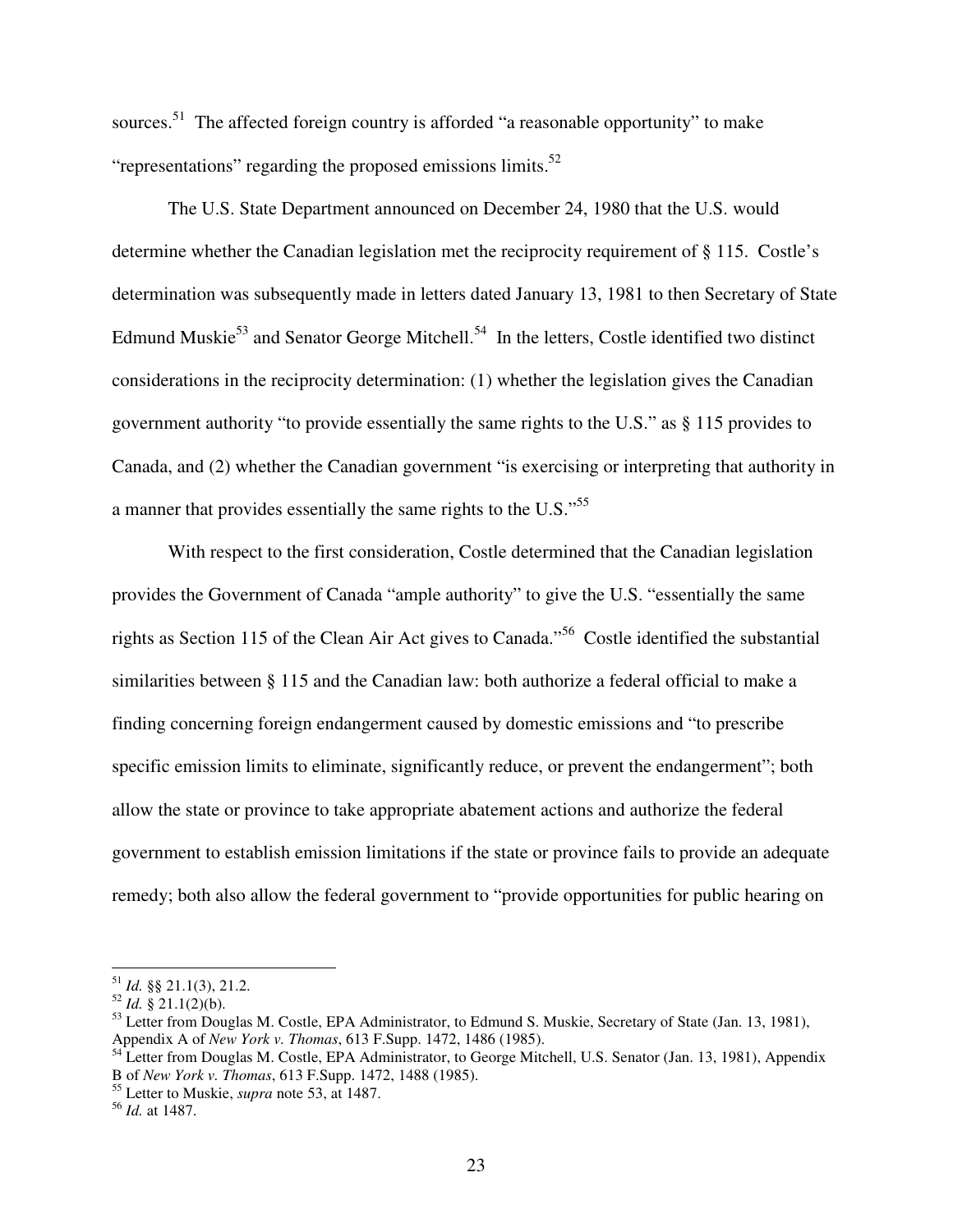any proposed action and participation in the hearing by an affected foreign government."<sup>57</sup> Costle noted that the "principal difference" between the two statutes was the U.S. Clean Air Act's "detailed procedural and substantive requirements applicable to the State plan revision process" as opposed to the "more general requirement in the Canadian legislation for provincial consultation and reasonable efforts to secure action by the provincial government."<sup>58</sup> He concluded, nevertheless, that the provincial consultation requirement "fills the same role" as the SIP revision process, and this procedural difference "does not significantly restrict the ability of the Government of Canada to provide essentially the same rights to the United States."<sup>59</sup>

With respect to the second consideration in the reciprocity determination, Costle noted that the Canadian legislation allowed the Environment Minister "some discretion regarding the scope of the remedy."<sup>60</sup> Whether the Canadian government was interpreting and implementing the law in such a way as to provide "essentially the same rights" as § 115 was therefore necessarily "dynamic" and "influenced by Canadian action now and in the future."<sup>61</sup>

Although Costle's determination was issued in the final days of President Carter's term and the Reagan administration subsequently failed to take action based on the findings,  $62$  the determination has not been revoked and is instructive in determining the contours of the

 $\overline{a}$ <sup>57</sup> *Id.* at 1488.

<sup>58</sup> *Id.* 

<sup>59</sup> *Id.* 

<sup>60</sup> *Id.* 

<sup>61</sup> *Id.* at 1487.

<sup>62</sup> The first § 115 case, *Thomas v. New York*, was an effort to force EPA to issue the § 115 SIP revision call following Costle's determination, but was dismissed on the ground that Costle's findings, issued without notice and comment, could not be the basis for judicial relief. 802 F.2d 1443 (D.C. Cir. 1986). The second § 115 case, *Her Majesty the Queen v. EPA*, followed a petition for EPA rulemaking, which was denied because the D.C. Circuit upheld as reasonable EPA's determination that § 115 required a "unitary proceeding" wherein EPA was not required to promulgate endangerment and reciprocity findings until it was able to determine the specific sources of pollution. 912 F.2d at 1528 (D.C. Cir. 1990).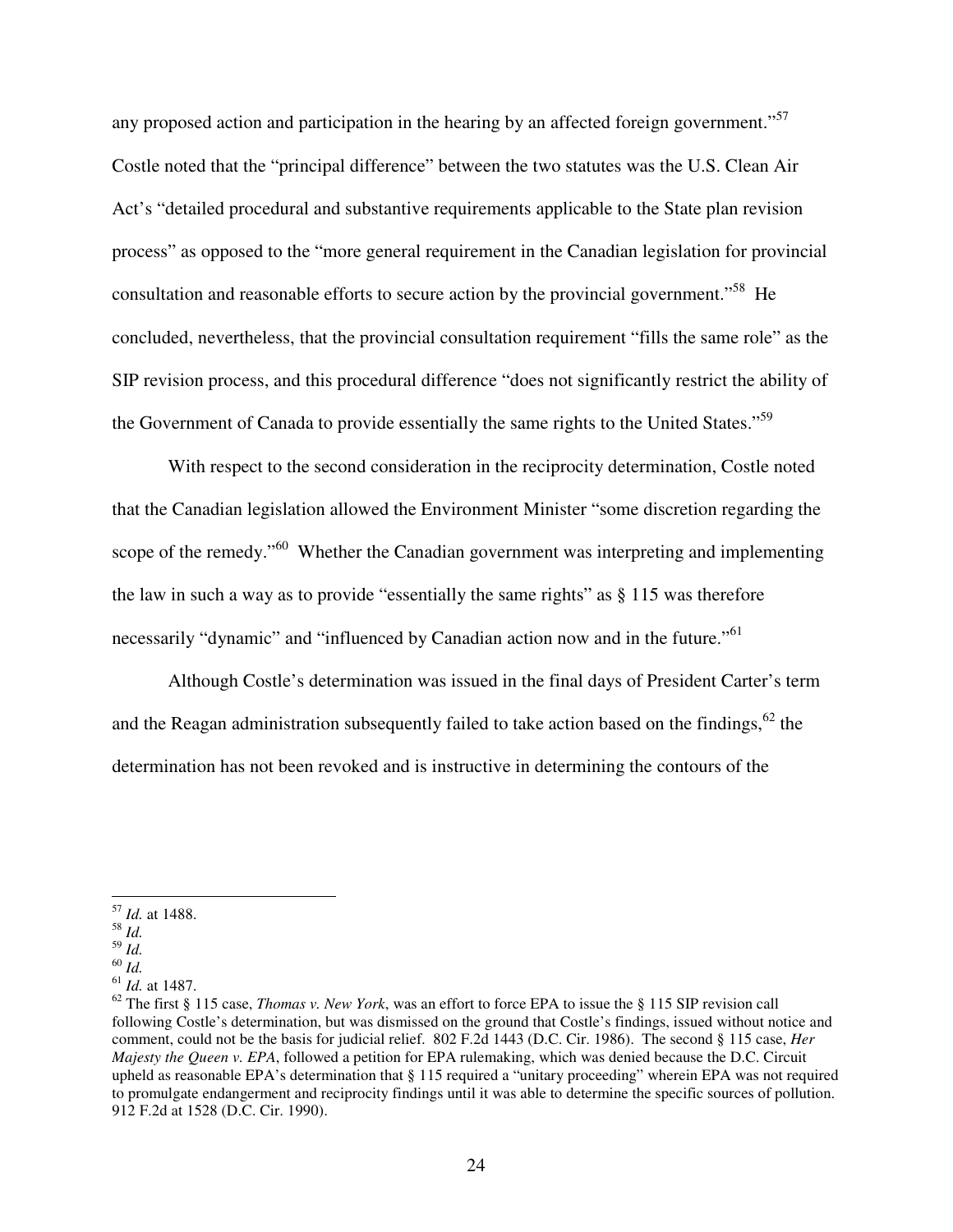reciprocity requirement.<sup>63</sup> First, strict reciprocity, that is identical statutory language, is likely not required for § 115 reciprocity. Costle had noted that the Canadian legislation's foreign endangerment "refers to 'significant danger to health, safety or welfare of persons,'" which differs from § 115's reference to the endangerment of "public health or welfare," but assumed that the phrase in the Canadian legislation would be "interpreted to have essentially the same coverage as the Section 115 phrase."<sup>64</sup> Differences in the political systems of different countries, as with the relationship between the federal government and the provinces in Canada and the relationship between the federal government and the states in the U.S., also necessitate different statutory language.

Even if some differences in statutory language are permissible, however, the required degree of similarity is probably higher than "substantive" reciprocity, which would merely focus on whether the foreign country provides for GHG mitigation to the same degree as the United States. For instance, one commentator has suggested that commitments under the UNFCCC to adopt domestic policies to mitigate climate change, which the U.S. has ratified along with 192 other nations, is sufficient to satisfy  $\S 115$ 's reciprocity requirement.<sup>65</sup> Based on the high degree of similarity between the Canadian legislation and the U.S. Clean Air Act, however, this argument for a broad understanding of reciprocity probably cannot be convincingly made. The similarities identified by Costle in his determination, including the authorization to prescribe specific emissions limits to address endangerment in a foreign country and procedural rights for the foreign country to participate in hearings on the proposed emissions limits, are elements that

<sup>63</sup> Pursuant to the District Court's order in *New York v. Thomas*, 613 F.Supp. 1472 (D.D.C. 1985), EPA reassessed Costle's reciprocity finding in 1985, four years after it was initially made, and confirmed on October 22, 1985 that "reciprocity continues to exist between the United States and Canada." *Thomas v. New York*, 802 F.2d at 1446. <sup>64</sup> Letter to Muskie, *supra* note 53 at 1488.

<sup>&</sup>lt;sup>65</sup> *The Road Ahead, supra* note 1, at 167 n. 569. Indeed, the argument is made here that even the commitment by developing countries merely to "take climate change considerations into account, to the extent feasible," in domestic policies is sufficient to satisfy § 115's reciprocity requirement. This seems highly unlikely.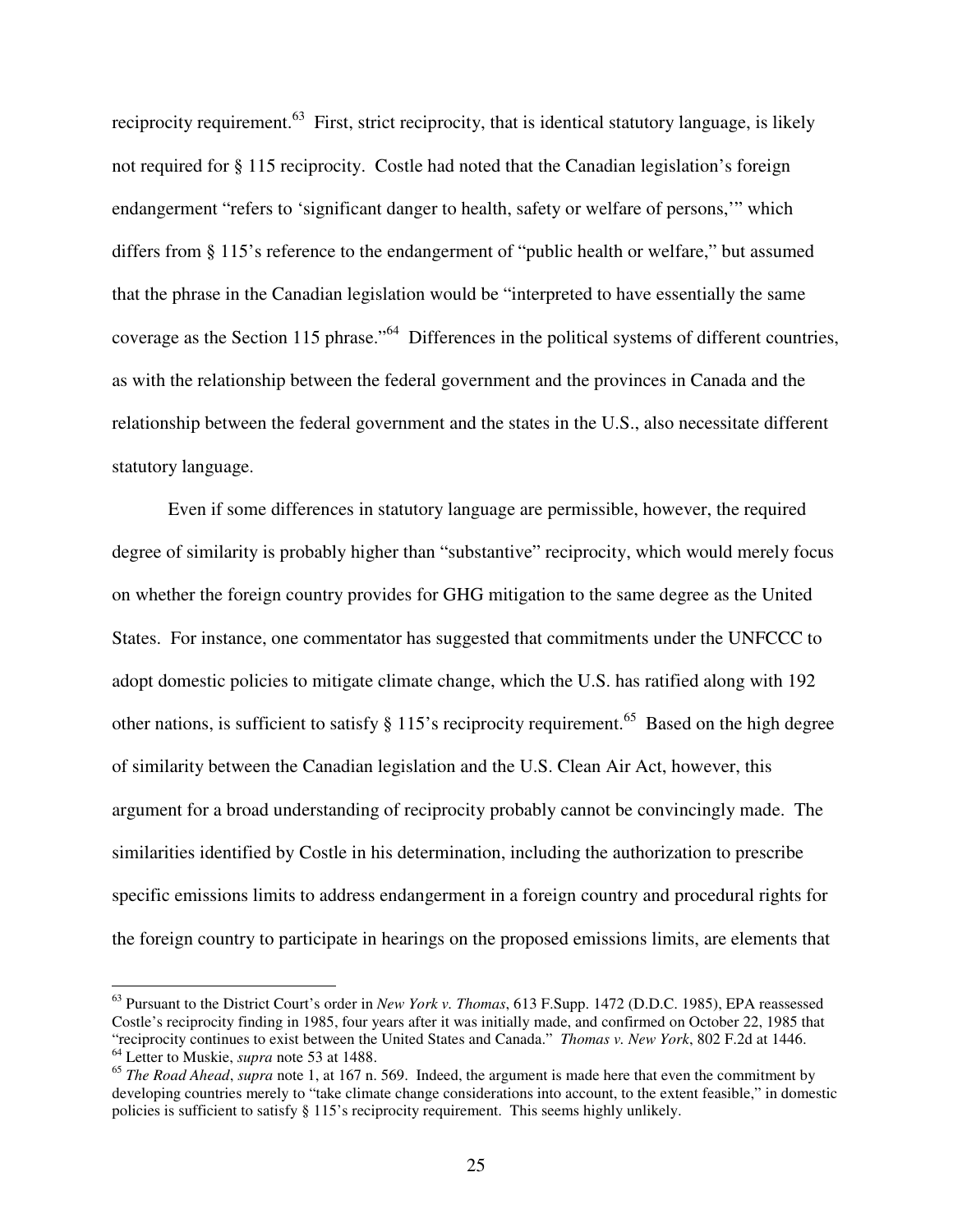likely need to exist in another country's legislation to satisfy the reciprocity requirement. That said, the action that many countries have already taken to address climate change and the desire many countries have to see the U.S. act on climate change may make some countries amenable to establishing the necessary reciprocity as Canada did in the acid rain context.

### *C. Issuing a call for SIP revisions under § 115*

Section 115's broadly-worded language that notice to the Governors of the states constitutes a finding under § 7410(a)(2)(H)(ii), "which requires a plan revision with respect to so much of the applicable implementation plan as is inadequate to prevent or eliminate the endangerment,<sup>"66</sup> provides EPA substantial flexibility in issuing a call for SIP revisions. Although EPA does not have the authority to mandate that states adopt particular approaches in their  $SIPs$ ,  $^{67}$  EPA successfully established a trading program implemented through the states under the 1998  $NO<sub>x</sub>$  SIP call.

The trading program set up under the  $NO<sub>x</sub>$  SIP call, in which EPA mandated that 20 states and the District of Columbia revise their SIPs to mitigate the interstate transport of ozone under § 110(a)(2)(D)(i)(I), is a useful model for a § 115 SIP call.<sup>68</sup> In that rule, EPA calculated and established a  $NO<sub>x</sub>$  emissions "budget" for each state, which represented the amount of allowable  $NO<sub>x</sub>$  emissions remaining after the state prohibited the emissions impermissibly contributing to nonattainment in other states.<sup>69</sup> States had discretion to choose the control

<sup>66</sup> 42 U.S.C. § 7415(b).

<sup>67</sup> *See Virginia v. EPA*, 108 F.3d 1397 (D.C. Cir.), *modified on other grounds*, 116 F.3d 499 (D.C. Cir. 1997). However, where a state does not submit a SIP or where EPA finds a SIP inadequate, EPA may implement a federal implementation plan for that state. 42 U.S.C. § 7410(c).

 $68$  Although parts of that rule were vacated by the D.C. Circuit, the court upheld the EPA's determination of state NOx budgets that served as the underpinning for the trading program, and the trading program itself was not challenged. *Michigan v. EPA*, 213 F.3d 663 (D.C. Cir. 2000).

<sup>&</sup>lt;sup>69</sup> Finding of Significant Contribution and Rulemaking for Certain States in the Ozone Transport Assessment Group Region for Purposes of Reducing Regional Transport of Ozone, 63 Fed. Reg. 57,356-01 (Oct. 27, 1998) (codified at 40 C.F.R. pts. 51, 72, 75, 96) [hereinafter "NOx SIP call"]. In *Michigan*, the D.C. Circuit upheld the NOx budget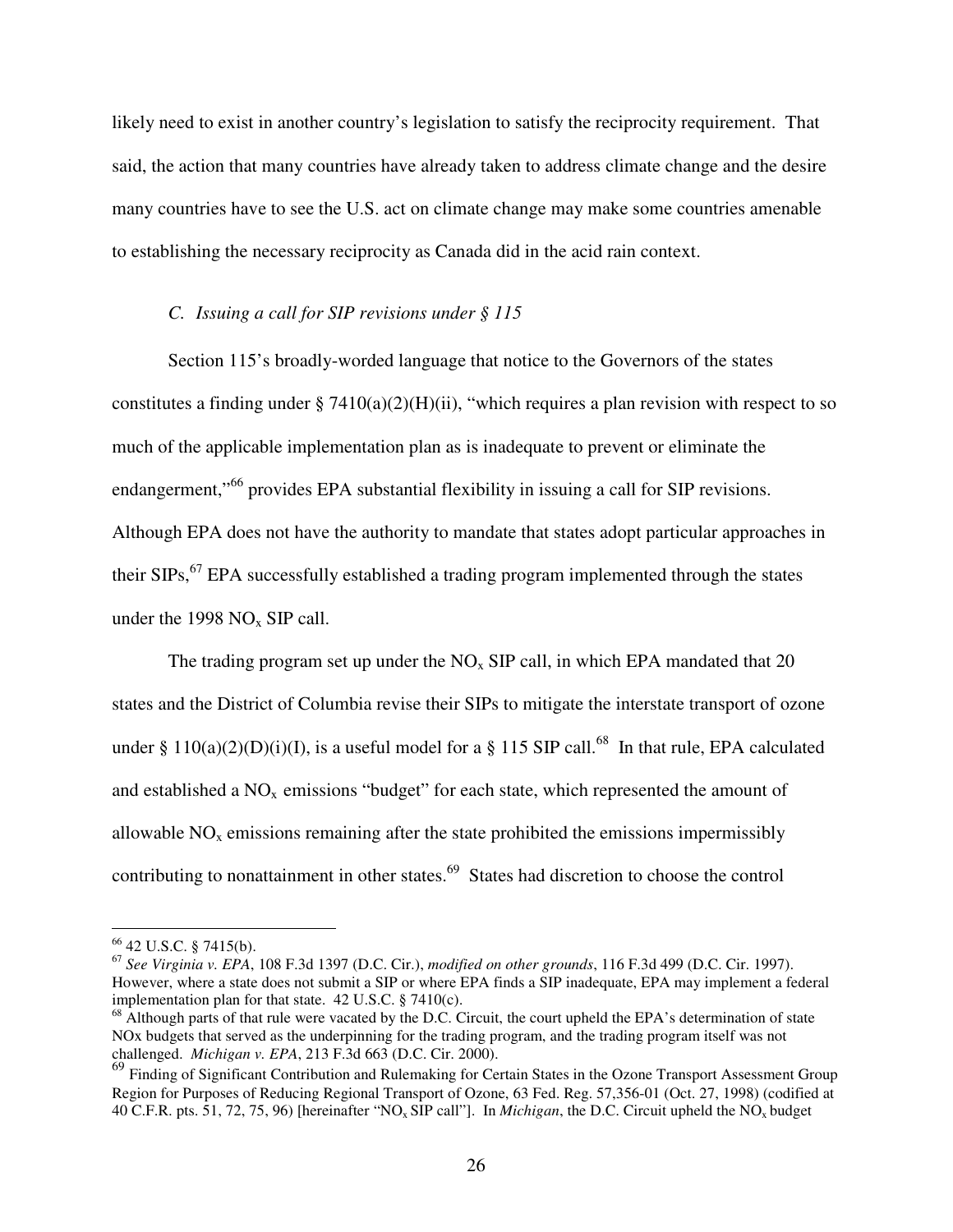measures necessary to bring their  $NO<sub>x</sub>$  emissions within the budget, and one such measure was to participate in a regional trading program. EPA included in the SIP call a model  $NO<sub>x</sub>$  Budget Trading Program rule, including provisions for allocations, monitoring, banking, penalties, and trading protocols, that the affected states could opt into to meet their obligations under the SIP call; states choosing to participate in the trading program had flexibility to modify certain provision of the model rule.<sup>70</sup> In theory, the effective "cap" on emissions through the establishment of state budgets incentivizes states to participate in trading to maximize the costeffectiveness of emissions reductions, and indeed, all 20 of the affected states and the District of Columbia chose to meet their  $NO<sub>x</sub>$  SIP call requirements through participation in the trading program.<sup>71</sup>

In the  $NO<sub>x</sub>$  SIP call, EPA also identified alternative means for states to meet their  $NO<sub>x</sub>$ budget aside from the trading program, including energy efficiency and renewable energy generation. Specifically, EPA suggested that states could "include[e] a provision within [the] State's  $NO<sub>x</sub>$  Budget Trading Rule that allocates a portion of [the] State's trading program budget to implementers of energy efficiency and renewable projects that reduce energy-related  $NO<sub>x</sub>$ emissions," or states could simply "include energy efficiency and renewable projects" as part of their SIPs separate and apart from the trading program.<sup>72</sup>

In the case of a § 115 SIP call, EPA can similarly establish GHG budgets for each state and develop a model budget trading rule that states can choose to adopt.<sup>73</sup> As with the NO<sub>x</sub>

program because it "reasonably establishes reduction levels and leaves the control measure selection decision to the states." *Michigan*, *supra* note 68, at 688.

 $70$  NO<sub>x</sub> Budget Trading Program, 40 C.F.R. pt. 96.

<sup>&</sup>lt;sup>71</sup> See EPA, NO<sub>x</sub> Budget Trading Program Information, at

http://www.epa.gov/airmarkets/progsregs/nox/sipbasic.html.

<sup>72</sup> NOx SIP call, *supra* note 69, 63 Fed. Reg. at 57,438.

<sup>73</sup> *See The Road Ahead, supra* note 1, at 80. Although further research would need to be done, the Compact Clause and the Supreme Court's interpretation of its relatively narrow scope likely will not act as a barrier to such state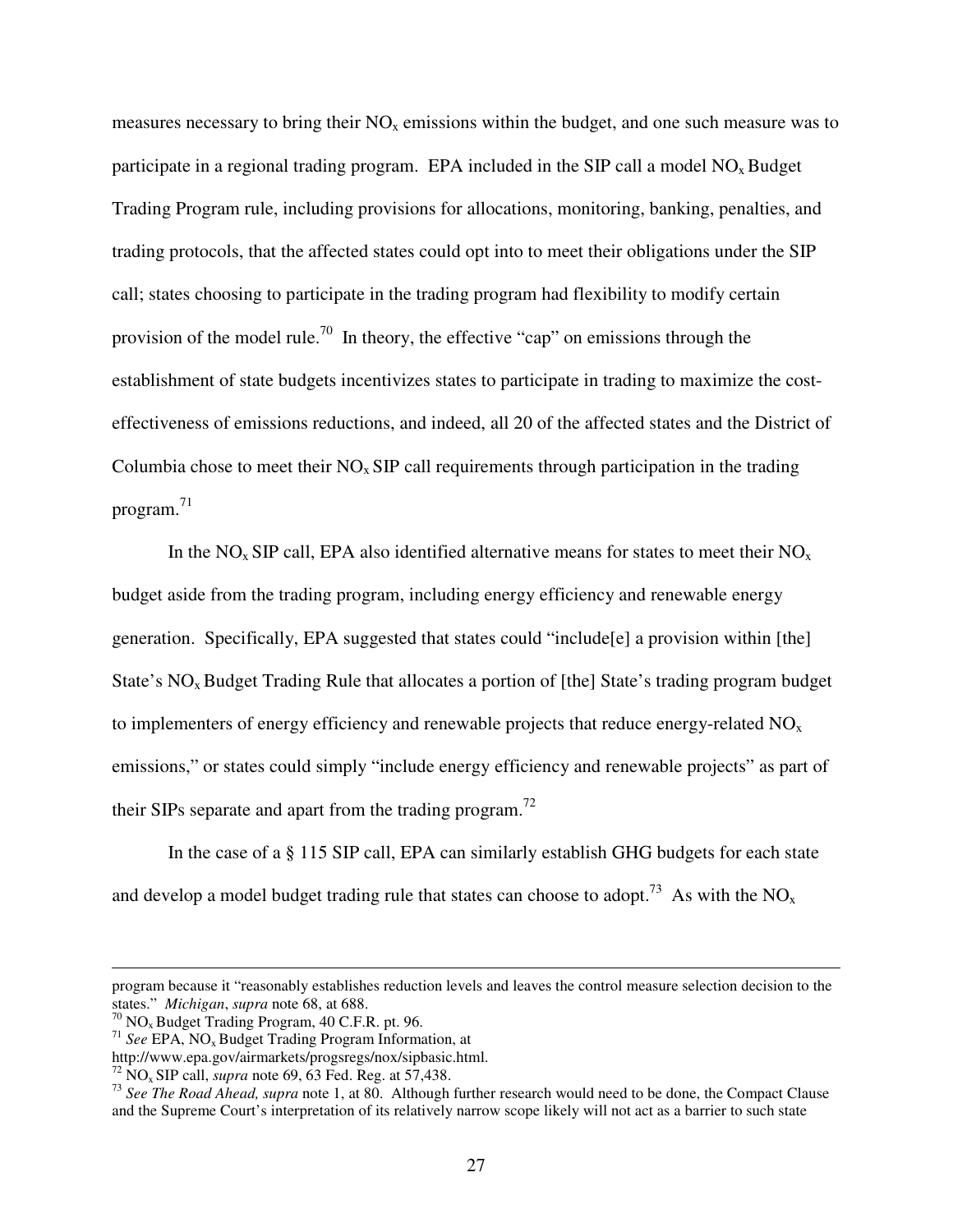program, the existence of a cap on emissions should incentivize states to participate in trading as a means to obtain cost-effective emission reductions. Like the  $NO<sub>x</sub>$  SIP call, the § 115 SIP call might also present alternative means for states to meet their GHG budgets, such as a model energy efficiency rule, a model renewable energy rule, or suggested new source performance standards that might not otherwise be promulgated under § 111. Ultimately, although states will have a choice in how they meet the SIP call requirements, the "teeth" that § 115 gives EPA to establish state GHG budgets, together with the presentation of an array of choices for meeting those budgets, including a trading mechanism, can take the country as a whole a long way in mitigating GHG emissions.

## IV. The Advantages of Exercising § 115 Authority

 $\overline{a}$ 

Exercising authority to revise SIPs under § 115 offers multiple benefits. First, unlike § 111 on new source performance standards, which EPA has indicated may be its Clean Air Act authority of choice to implement GHG trading<sup>74</sup> and which suffers from inconclusive legal precedent and practical limitations, § 115 would take advantage of the clear mandate that states have to implement market mechanisms and would offer substantial flexibility for states to regulate upstream or downstream sources of GHGs. Section 115 suffers from legal ambiguity too, but if it can be argued, as this paper argues, that § 115's legislative history allows for it to be implemented, EPA's exercise of authority under this section would essentially hand the responsibility of meeting GHG emissions budgets to the states. And notably, the Clean Air Act

cooperation. *See generally* Note, *The Compact Clause and the Regional Greenhouse Gas Initiative*, 120 HARV. L.R. 1958 (2007).

 $74$  In its fiscal year 2011 budget, EPA sought \$7.5 million to use its existing Clean Air Act authority to issue new source performance standards (NSPS) for GHGs, which may include a cap-and-trade system. *EPA Faces Likely Hurdles in Bid to Use NSPS Authority for GHG Trading* (Inside EPA, Feb. 12, 2010).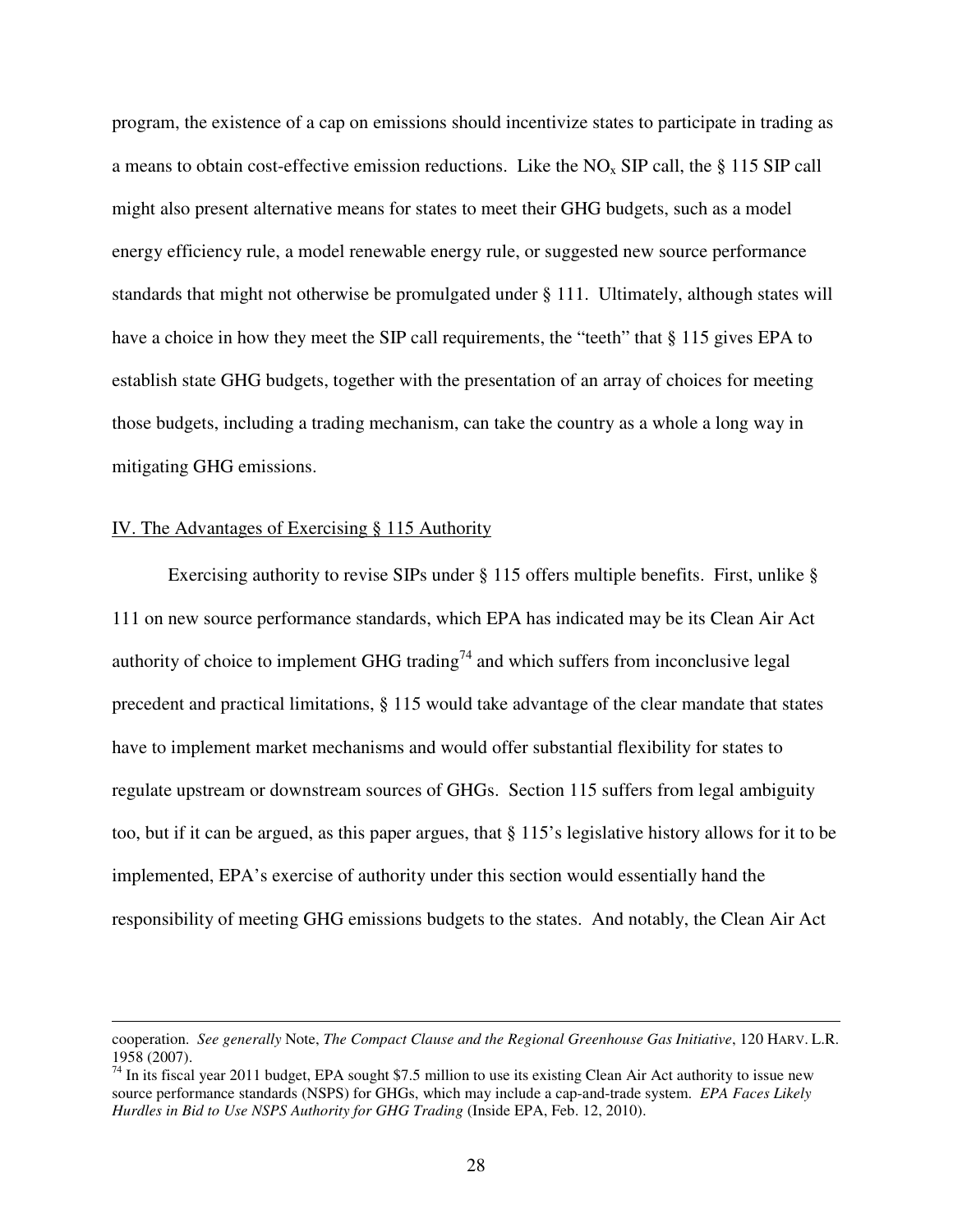has clearly authorized the states to implement and participate in cap-and-trade programs.<sup>75</sup> By contrast, there is some ambiguity as to whether the language of § 111, which requires EPA to establish "standards of performance," permits a cap-and-trade program.<sup>76</sup> Moreover, the definition of "stationary source" in the Act is such that a cap-and-trade program under § 111 could likely regulate only downstream sources, which may be a less effective means to limit GHG emissions than regulation of upstream sources – an option that states would have under a § 115 pathway. $^{77}$ 

Exercise of EPA's authority under § 115 also offers an advantage over Title VI relating to stratospheric ozone protection, which has been identified as another potential avenue for capand-trade implementation. Regulation under Title VI, which was enacted to implement the 1987 Montreal Protocol to phase out ozone-depleting substances, would first require a finding that GHGs "may reasonably be anticipated to affect the stratosphere, especially ozone in the stratosphere, and such effect may reasonably be anticipated to endanger public health or welfare."<sup>78</sup> It is not at all clear that this finding could be made.

Finally, as has already been mentioned, § 115 is preferable to use of EPA's authority to establish NAAQS under § 108 and to regulate through SIPs in this way. Aside from the impracticality of subjecting the entire country to the onerous requirements that accompany nonattainment, EPA's previous attempts to use its authority relating to NAAQS to implement cap-and-trade programs have met with uneven success. As indicated earlier, EPA successfully established a cap-and-trade program through the  $NO<sub>x</sub>$  SIP call pursuant to § 110(a)(2)(D)'s

<sup>&</sup>lt;sup>75</sup> 42 U.S.C. § 7410(a)(2)(A) (Each SIP is required to "include enforceable emission limitations and other control measures, means, or techniques (including *economic incentives such as fees, marketable permits, and auctions of emissions rights*), as well as schedules and timetables for compliance, as may be necessary or appropriate . . . ."). <sup>76</sup> *See The Road Ahead*, *supra* note 1, at 86-89. The Clean Air Mercury Rule which established a mercury emissions cap-and-trade program under § 111 was struck down on other grounds, and the legality of the trading system itself under § 111 was not addressed by the courts. *New Jersey v. EPA*, 517 F.3d 574 (D.C. Cir. 2008).

<sup>77</sup> *The Road Ahead*, *supra* note 1, at 86-89.

<sup>78</sup> Clean Air Act § 615, 42 U.S.C. § 7671n.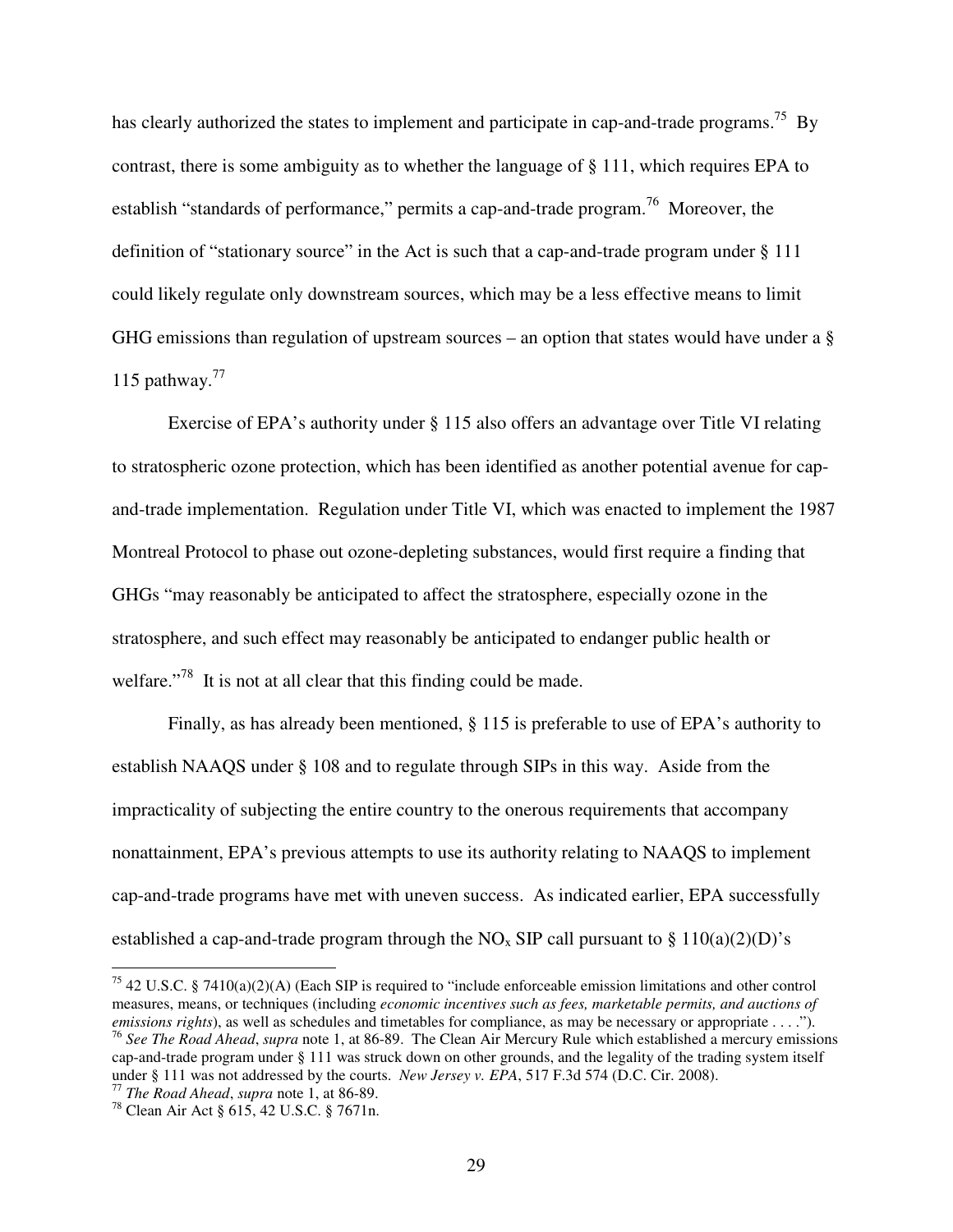mandate that SIPs prevent interstate interference with the attainment or maintenance of NAAQS.<sup>79</sup> On the other hand, the D.C. Circuit struck down EPA's attempt to cap and allow trading of sulfur dioxide and nitrogen oxides under the Clean Air Interstate Rule, reasoning that EPA was not exercising its § 110 duty to "achieve something measurable toward the goal" of prohibiting sources within one state from contributing to nonattainment or interference with maintenance of NAAQS in another state, because trading would allow emissions in some states to increase.<sup>80</sup>

#### V. Conclusion

Ultimately, although obscure and shadowed by a misplaced assumption that it necessitates the establishment of NAAQS, § 115 offers promise because (1) its authority can be exercised relatively quickly given that the necessary endangerment and reciprocity findings can likely be made in the near term, (2) it stands on strong legal ground insofar as states have clear authority to participate in allowance trading (and would be strongly incentivized to trade through the establishment of a cap), (3) it devolves responsibility to the states, which should give individual states political breathing room in deciding how to comply with the cap, and (4) it offers great flexibility, which should encourage the greatest efficiencies in complying with the cap.

Federal legislation enacting a cap-and-trade program for GHG emissions is no doubt the ideal approach. This paper does not make the argument that determining GHG emissions caps for each state and then permitting states to choose how to meet that cap is by any means the most efficient or effective approach to GHG mitigation. In the absence of a comprehensive federal

<sup>79</sup> *See Michigan v. EPA*, *supra* note 68.

<sup>&</sup>lt;sup>80</sup> Like the NO<sub>x</sub> SIP call, the statutory authority for the CAIR trading program was § 110(a)(2)(D)(i)(I). *North Carolina v. EPA*, 531 F.3d 896, 908 (D.C. Cir. 2008).